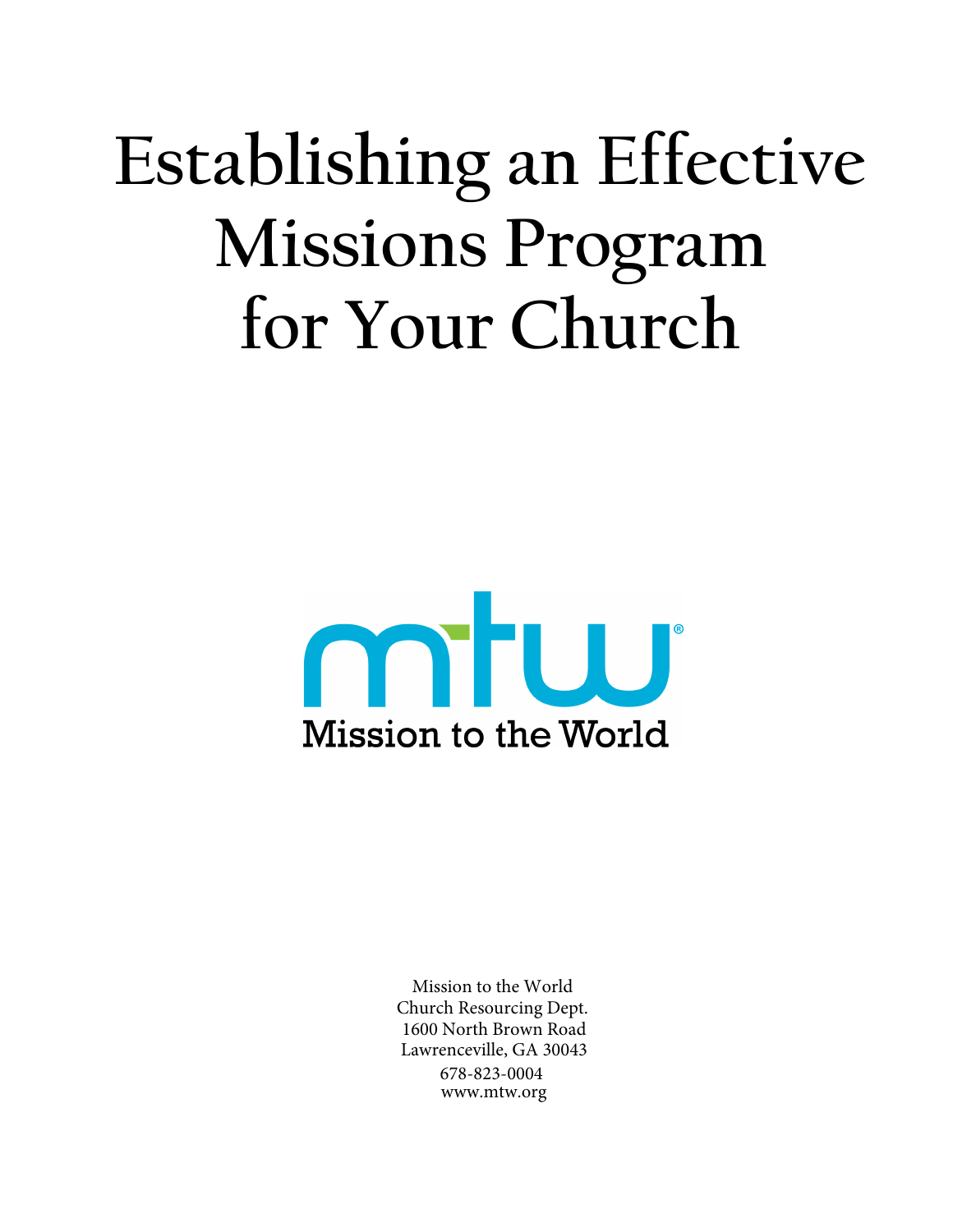# Establishing an Effective Missions Program for Your Church

| Section I: God's Heart for the World                        |         |
|-------------------------------------------------------------|---------|
| The Scriptural Basis for Missions Involvement               | Page 2  |
| The Harvest Is Plentiful                                    | Page 3  |
| Section II: The PCA's Response to God's Heart for the World |         |
| MTW: Your Missions Agency                                   | Page 4  |
| Role of Your Local Church                                   | Page 6  |
| Section III: Organizing a Local Team                        |         |
| The Missions Team and Purpose Statement                     | Page 10 |
| What Is a Missions Policy?                                  | Page 11 |
| Policy One - Structure of the Team                          | Page 11 |
| Policy Two - Criteria for Membership                        | Page 12 |
| Policy Three - Officers                                     | Page 12 |
| Policy Four - The Role of the Missions Team                 | Page 13 |
| Policy Five - Prioritizing Giving                           | Page 14 |
| Policy Six - Support per Candidate                          | Page 14 |
| <b>Section IV: Planning an Annual Missions Conference</b>   |         |
| Why is a Missions Conference Important?                     | Page 15 |
| The Global Focus Event                                      | Page 15 |
| Two Alternative Programs                                    | Page 16 |
| Subcommittees                                               | Page 17 |
| Plan One Year in Advance                                    | Page 18 |
| Themes for Missions Conferences                             | Page 20 |
| <b>Section V: Faith Promise Giving</b>                      |         |
| Faith Promise                                               | Page 21 |
| A Faith Promise Challenge                                   | Page 22 |
| Faith Promise Giving for Your Congregation                  | Page 23 |
| <b>Section VI: Short-Term Trips</b>                         | Page 24 |
| <b>Section VII: Partnerships</b>                            | Page 25 |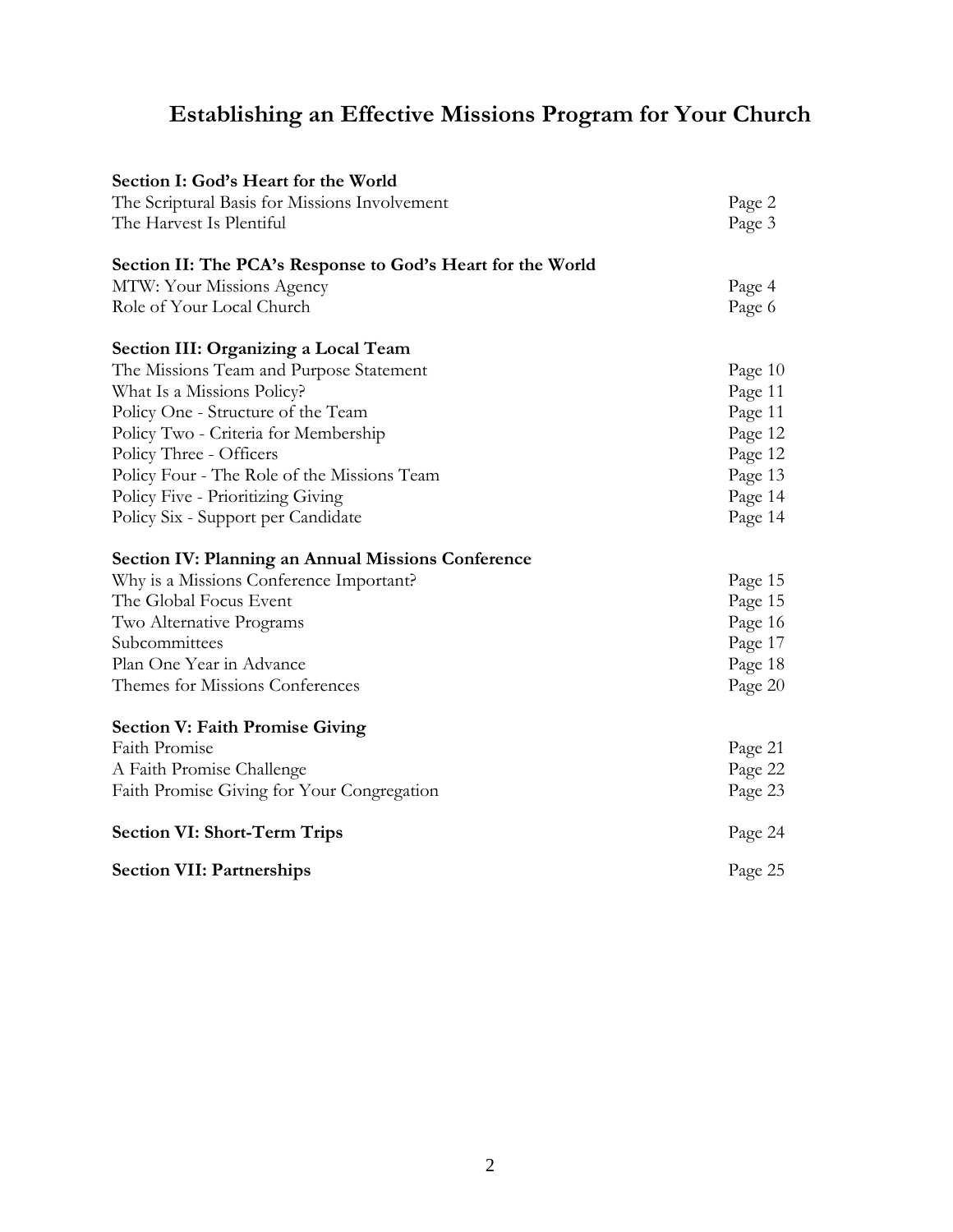# **SECTION I: GOD'S HEART FOR THE WORLD**

# The Scriptural Basis for Missions Involvement

The Bible is the record of God seeking to save the lost. The message of sovereign grace is foundational in God's plan, and is found throughout the Bible. Covenant theology teaches that grace is conceived, established and perfected by God Himself. These Biblical themes express God's command and His gracious acceptance of man's obedience in spreading the gospel of Christ. In II Corinthians 5:14-21, Paul teaches that the love of Christ compels us to be faithful ambassadors in the ministry of reconciliation. Christ, who came from heaven to earth, was, in fact, the primary missionary. As we proclaim the gospel around the world, we follow Him.

## Where specifically can the scriptural basis for involvement in missions be found?

Consider these verses:

- God's promise to Abraham that through him all nations would be blessed (Genesis 12:1-3, Genesis 22:17,18, Galatians 3:7-9,29)
- God's heart for the world (I Kings 8:43,60, Psalms 22:27, Psalms 67:1-7, Psalms 96:3, Isaiah 45:22, Jeremiah 3:17, Haggai 2:7, Malachi 1:11)
- The purpose of Christ's coming to bring good news to all people (Luke 2:10,30-32, John 3:16)
- Christ's missionary example in forgiving and saving the Samaritan woman (John 4)
- Christ's Great Commission (Matthew 28:19-20, Mark 16:15, Luke 24:46-49, Acts 1:8, Acts 26:16-18)
- Paul's example of missionary commission, compassion, zeal and purpose (Acts 9:3-15, Romans 15:20-21, 16:25-26)

## What must be our response?

- a commitment to church planting: evangelism, discipleship, mercy ministry
- to organize our missions efforts as a denomination and as local churches
- to teach and preach the Biblical mandate from the pulpit and in church education programs
- to encourage those from our churches who have a call toward world missions  $\bullet$
- to pray for the harvest and all those called to labor in the field
- to support the efforts of our denomination to plant churches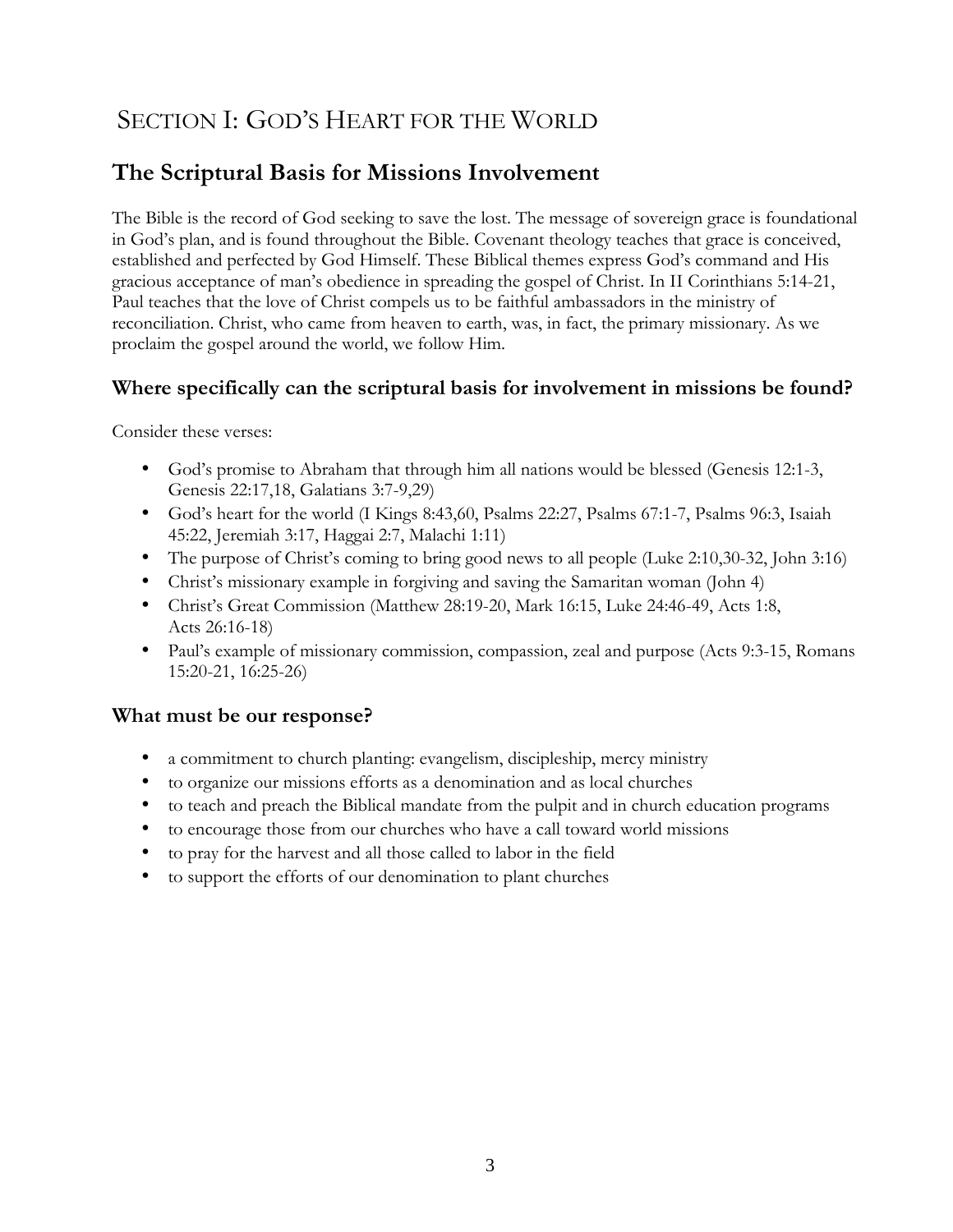# The Harvest Is Plentiful

In John 4:35b-36a, Christ said, 'T tell you, open your eyes and look to the fields! They are ripe for harvest. Even now the reaper draws his wages, even now he harvests the crop for eternal life."

#### The Bible tells us that the task of world evangelism —that is, a church for every people and the gospel accessible to every person is the responsibility of the church.

Jesus said, "If you love me, you will obey what I command" (John 14:15). When Jesus gave the Great Commission to His followers, He commanded them, "Go and make disciples of all nations" (Matthew  $28:19$ ).

The Bible also tells us that people from every nation, that is, every ethno-linguistic group, will be in heaven. John wrote in Revelation 7:9, "After this I looked and there before me was a great multitude that no one could count, from every nation, tribe, people and language, standing before the throne and in front of the Lamb."

Jesus commissioned His disciples, saying, "Go into all the world and preach the good news to all creation" (Mark 16:15). Christians worldwide are to bring a church to each ethno-linguistic people and to provide each person access to the gospel.

#### The PCA, through MTW, is seeking to have a part in church-planting movements among the spiritually needy, the poor, and the thousands of least-evangelized peoples of the world by mobilizing prayer and giving and by sending church-planting teams.

You only have to look around you to see that the need is great in our own backyard. How much greater is the need around the world!

- Cities around the world are growing at an astounding rate. The population of Sao Paolo, Brazil increases by 500,000 annually. This is like the entire city of Pittsburgh moving into New York City—every year.\*
- More than 1.2 billion people in areas of the world traditionally labeled "Christian" are non-practicing, nominal "Christians."\*\*
- There are 3,557 people groups throughout the world in which less than 50% of the people are likely to have ever *heard the gospel.* $**$

All of these peoples need the good news of grace and salvation through Jesus Christ. Our desire is to give the church the means to get the job done.

> As you read this booklet and work through the details of setting up an effective missions team, please keep before you and your team the great need of the lost and dying world and our joy in obeying Christ's command to go.

\* John Maust, Cities of Change

<sup>\*\*</sup> Operation World, 21st Century Edition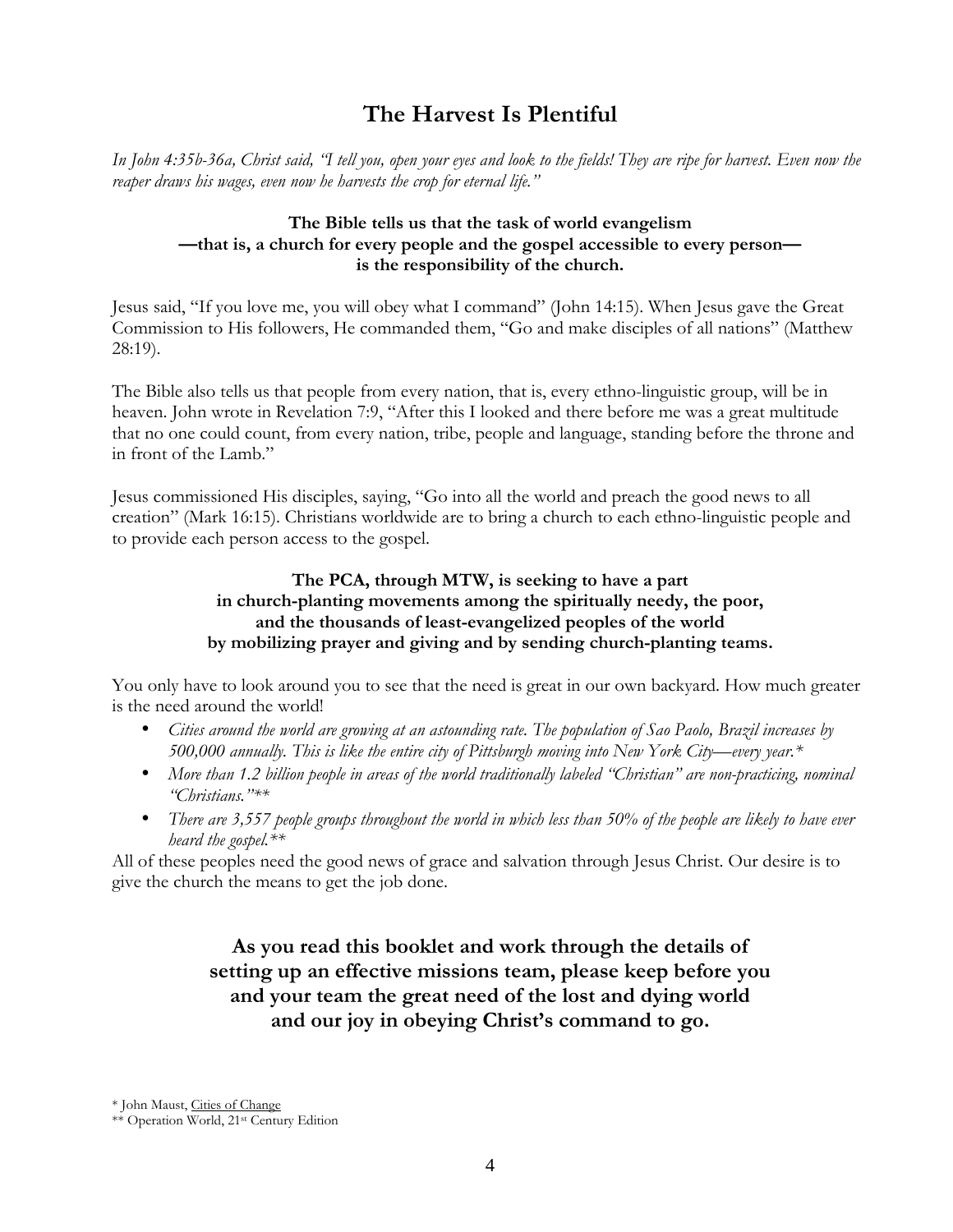## SECTION II: THE PCA'S RESPONSE TO GOD'S HEART FOR THE WORLD

# **MISSION TO THE WORLD - Your Denominational Missions Agency**

## **Our Purpose**

Mission to the World is the mission-sending agency of the PCA, helping to fulfill the Great Commission by advancing Reformed and covenantal church-planting movements through word and deed in strategic areas worldwide.

## **Our Core Values**

- God's Glory We desire above all else to bring praise and worship to the triune God among all peoples, arising from the God-centered nature of our Reformed and covenantal theology.
- $\bullet$  God's Grace We seek to live humbly and authentically before God and man, exemplifying integrity and accountability, because Christ is our only hope and help.
- $\bullet$  God's Church We believe in the centrality of the local church as the primary instrument for advancing God's Kingdom.
- God's Family We encourage the open communication and mutual trust that are to be found within God's covenant community, and we seek to empower individuals for team-based ministry strategies.

## **Our Motto**

"Grasping God's Grace Personally To Give God's Grace Globally"

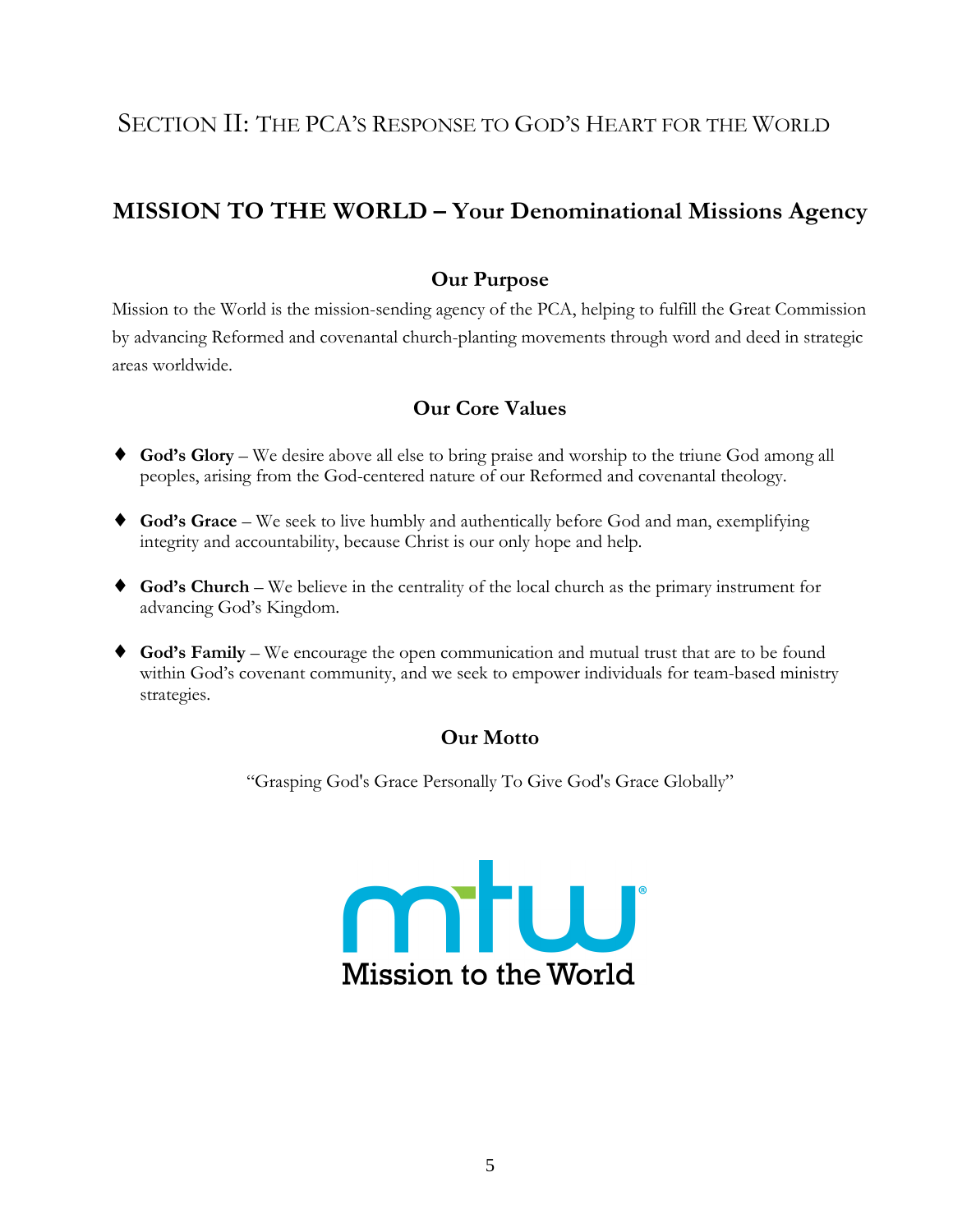## **Our Vision**

MTW will serve as a leader in advancing Reformed and covenantal church-planting movements in strategic locations around the world. Our thrust will be evangelistic, transforming the culture as people's lives are changed by the power of the gospel. We will recruit, deploy, and develop new missionaries who are equipped to establish culturally relevant churches and foster church-planting movements. We will multiply our effectiveness through strategic alliances with like-minded partners in order to maximize church planting on a larger scale. The result will be churches and leaders longing to see whole cities and societies changed through movements of the gospel that engender dynamic ministries of both word and deed.

Being sensitive to the movement of the Holy Spirit in targeting sites for church planting, MTW teams will work in a diversity of contexts using a variety of ministries. Our vision for the large urban areas of the world will be expanded to encompass entire regions, society at all levels, and strategic unreached people groups. This will include new teams focused on initiating church-planting movements among peoples dominated by Islam, Buddhism, Hinduism and materialism. Many of our church-planting works will utilize ministries of mercy focused on health needs, the poor and those who suffer injustice, such as street children. We will multiply our academic and professional ministries in order to enhance the cultural impact of our church-planting efforts. Our short-term ministries will continue to expand, engaging thousands annually in missions involvement and developing a new generation of long-term missionaries and those who actively support missions.

#### Local PCA churches will be active partners in the task of world evangelization and church planting.

MTW will develop a world missions consultation ministry for local congregations and seek to provide them with the resources they need to enhance their world missions outreach. Many new churches will be drawn into MTW's larger network of supporting churches. We will challenge all PCA churches to become integrally involved in the work of church-planting movements in key target areas around the world.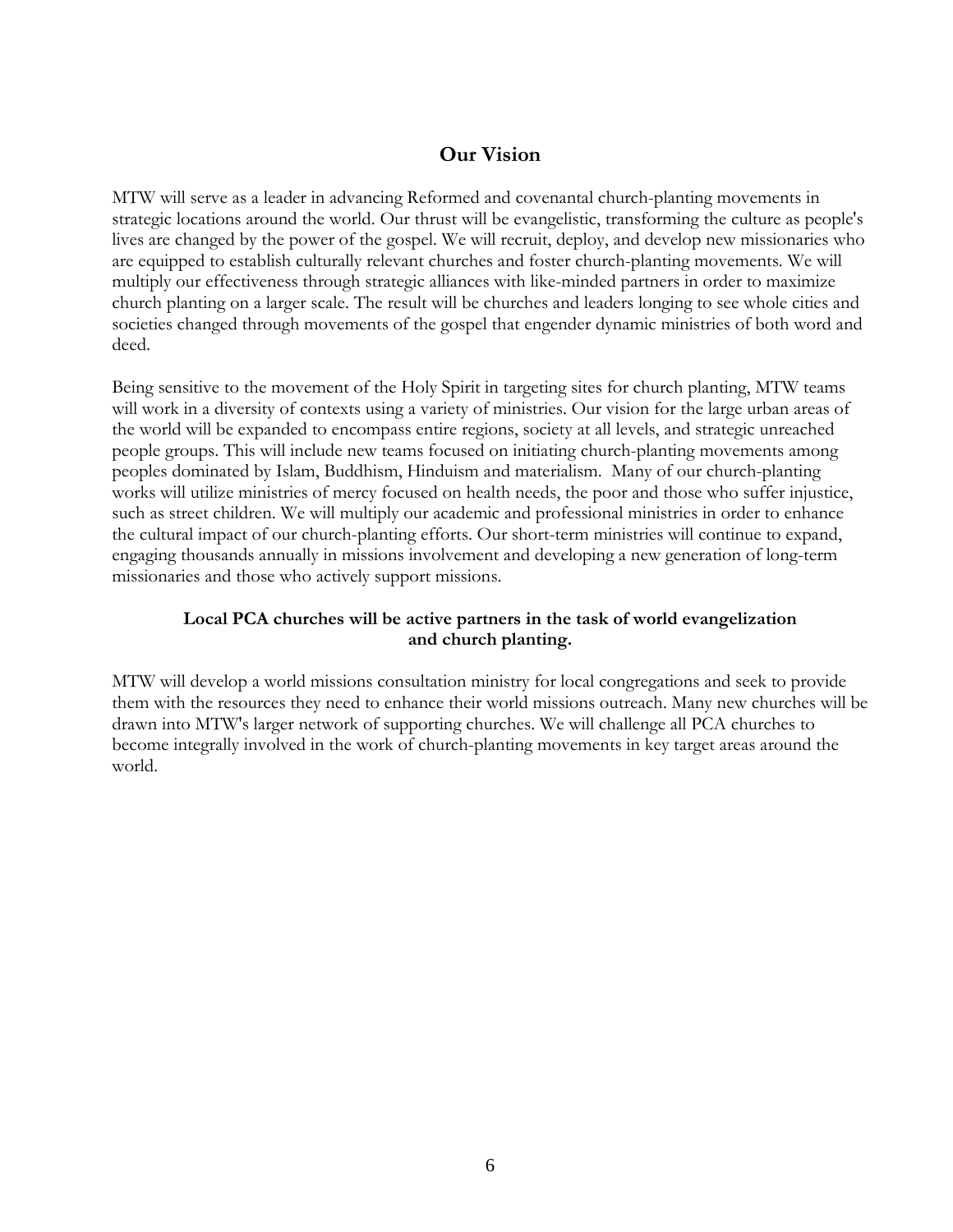# The Purpose of the Local Church

God has established His Church with a purpose in mind, placing it in the center of all that God wants to do on earth.

If missions is about the expansion of God's kingdom, then the priority of missions must be to establish churches where none exist (Romans 15:20). Because it is God's plan that all peoples will worship him (Revelation 7), churches must cross cultural barriers to establish communities of believers among every people group.

Ultimate purpose: Exalt the Lord. The Bible teaches that there is an ultimate purpose to which all creation moves: God's own glory. The glory of God is his chief aim for eternity, the fulfillment of all creation, and man's highest purpose for existence. All of God's plans are inexorably working toward this one end. Indeed, God's glory is the final purpose of the church, and so, planting churches is a focus of the PCA (Romans 15:6,9; Ephesians 1:5ff; 2 Thessalonians 1:12; 1 Peter 4:11).

Outward purpose: Evangelize the lost. The Bible clearly teaches that there is an outward purpose for the church. Christ came to reach a lost and dying world (Luke 19:10), and He has similarly called the church: "As the Father has sent me, so now I send you" (John 20:21). This mission focuses the church outside itself, to reach out to those without the gospel through word and deed, whether across the street or across the ocean.

**Inward purpose: Edify the laborers.** The Bible tells us that an equally important purpose for the church is to build up its members. Nurture, mercy, discipleship, fellowship, teaching and training are some of the many ways that the parts of the body are to connect and support each other.

These two purposes (outward and inward) can be simply stated as evangelism and edification. The people of God gather for edification, in order to scatter to do the work of evangelism. But one purpose does not exist for the other. Rather, they are interrelated and interdependent. As the church is built up and members love and serve one another, they will be better equipped to reach out to a needy world. A simple separation of these functions leads to a program orientation, with often-disastrous results for the congregation. Instead, the functions of the gathered community should prepare every believer for the outward focus of the Great Commission.

## Towards a Paradigm Shift in the Ministry of the Local Church

#### **Model 1 - Program Perspective**

Although most congregations believe the Great Commission is the primary task to be accomplished, missions often receives a program status in the church. It competes with other church programs for finances and emphasis.

#### Model 2 - Philosophic Perspective

In this model, the gospel is the central foundation for all programs, thus eliminating competition. The Great Commission is the integrating factor for all that the church does. Each ministry of the church becomes a way for the members to see themselves, each other, and the world discipled toward Christ.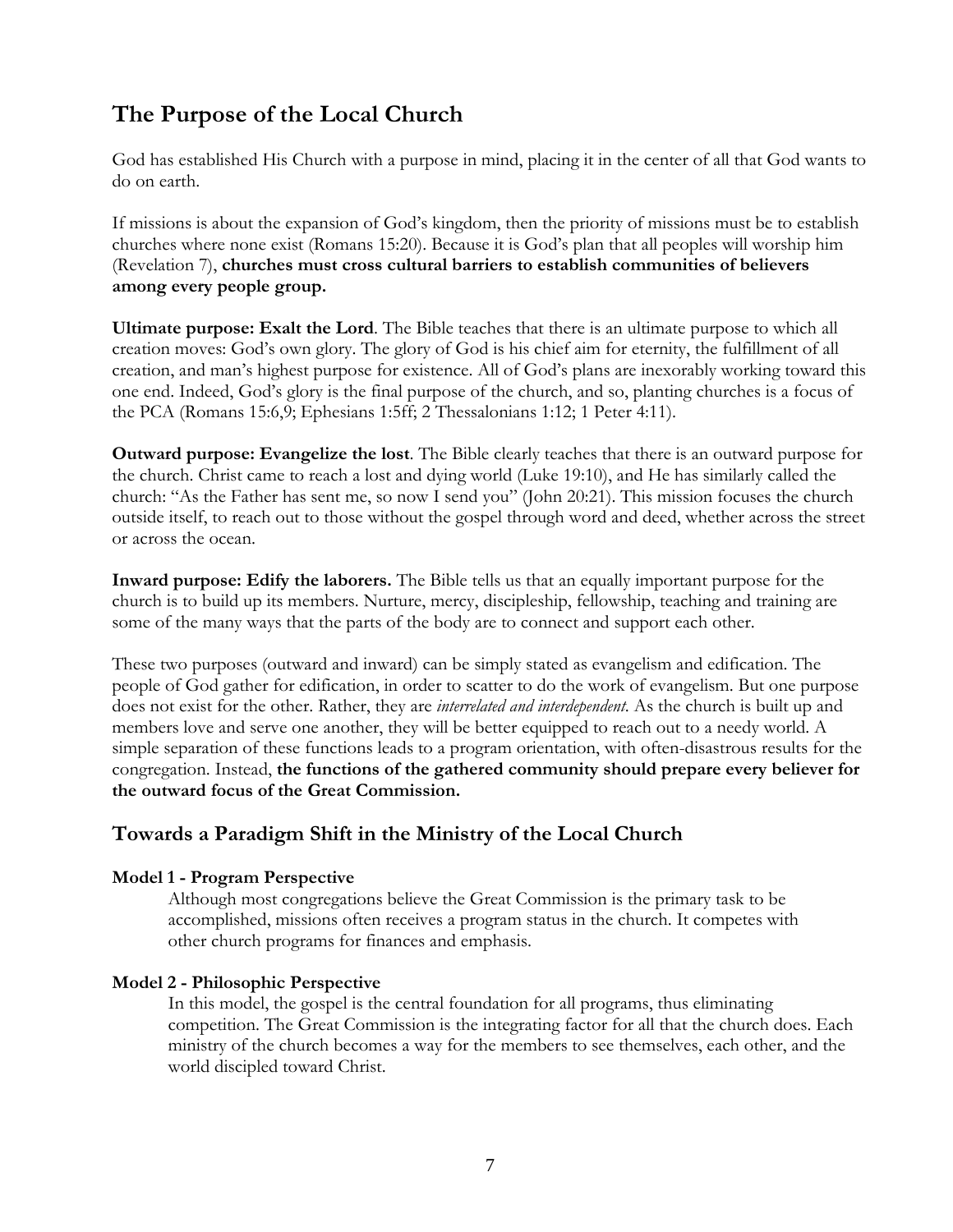# How Can Your Church Be Involved in Missions?

- Become informed by reading
	- o news and world missions magazines
	- o books on missions philosophy, strategy and activity
	- o missionary biographies
- Take mission trips with MTW Short-Term Ministry  $\bullet$
- Participate in a vision trip to an MTW field for pastors and lay missions workers
- Use special missions presentations:
	- o films (MTW has videos and many publications available at no charge to churches)
	- o MTW missionary presentations
	- o MTW representative presentations
- Organize a church missions team
- Develop positive, proactive policies
- Develop a focus area/partnership
- Have a missions conference

# **Maximize Missions Involvement**

In order to maximize missions involvement, the local congregation must have ownership of its own vision and program. Members must grow far beyond mere giving of personal and congregational finances. Ideally, members will adopt a church's mission goals and plans as their own. They will identify with missionaries and invest themselves in missionary support by nurture, prayer, and giving. To achieve this goal, missions must be personalized and brought within reach of the individual Christian.

#### Personalize missions for your congregation through:

- having an area of focus  $\bullet$
- $\bullet$ a global focus event (such as a missions conference)
- prayer participation
- short-term outreach
- financial outreach
- prayer participation

#### **Results of Personalization:**

- develops a world vision and a burden for the lost.
- builds the congregation's awareness of missions.
- establishes personal contact between missionaries and congregation members.
- helps members identify with missionaries through knowledge, understanding, and awareness.
- develops prayer support for missions.
- discovers and enlists new people to serve on the missions team.
- exposes new missionaries to the congregation.
- stimulates higher giving to missions (for both general support and special needs).
- educates the congregation about your church or denomination's missions activities.
- involves the congregation in missions projects.
- extends the ministry to the local church.  $\bullet$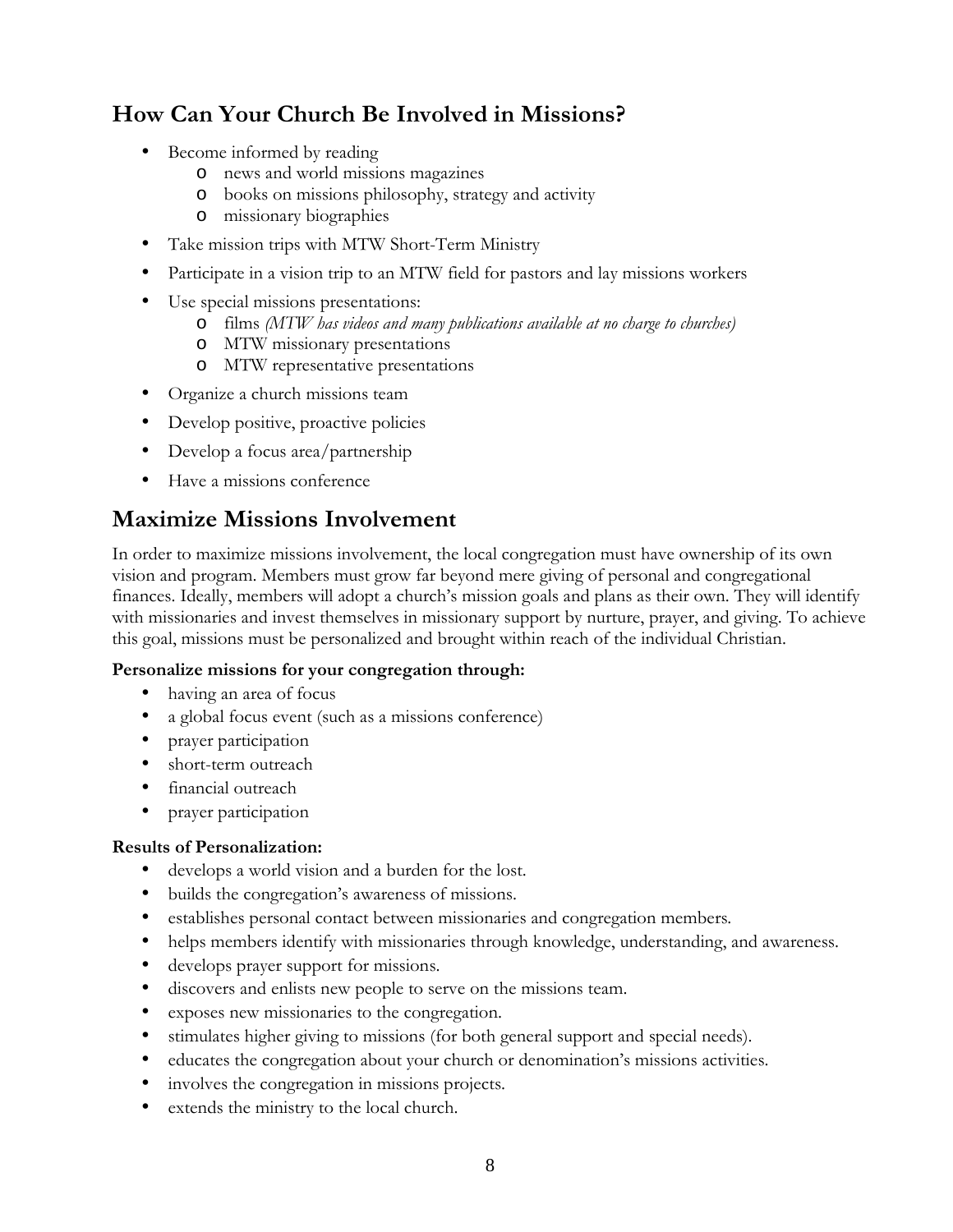# Missionary Recruitment in the Local Church

Missionary recruitment is a vital process in which the local church must become involved if it is to fulfill its role in world evangelization. In the past, the role of the local church has been largely reactive, endorsing missionary candidates already selected and accepted by their mission boards. The local church then functioned as the funding source for those candidates who appealed to them for support.

Ideally, the local church will become increasingly proactive in the difficult discipline of prayerfully challenging church members to become missionary candidates rather than merely evaluating the candidates who come seeking support. Churches who commit to this role will find that they will discover, prepare and send the qualified from within their own ranks, becoming the wellspring of missionary recruitment.

Some of the most qualified potential missionaries are in the pews and pulpits of the PCA churches, but they must be challenged *personally* by pastors, elders or a missions committee to seriously consider missions. It is in the matrix of the local church that mechanisms must be developed to discover not willing volunteers, but *qualified conscripts* to attend to the Great Commission of our Lord Jesus Christ.

It is the long-standing commitment of Mission to the World to facilitate the equipping and recruiting role of the local church, rather than merely to send candidates to the church for financial support. MTW partners with the local church to provide to church and presbytery candidates the necessary assessment, training, equipping and oversight.

## Some Suggestions on How to Model Missions for Your Church

1. Meet together as a missions team at least once per month.

- 2. Spend significant effort in prayer.
	- o for one another, the church, the pastor
	- $\circ$  for the church's missionaries
	- o for the unsaved
	- o for your focus areas/partnerships
- 3. Develop a loving Christian community within the missions team.
	- o get to know one another well
	- o care for each other
	- o learn to disagree agreeably
	- o have fellowship and social times together
- 4. Commit to missions as your primary church responsibility.
	- o support the entire church program, but avoid over-involvement
- 5. Support your pastor.
	- o pray for him, his family, his goals, his leadership
	- o pray for his relationship to God, the church and the world
	- o provide funds for him to travel overseas, especially to our church's areas of focus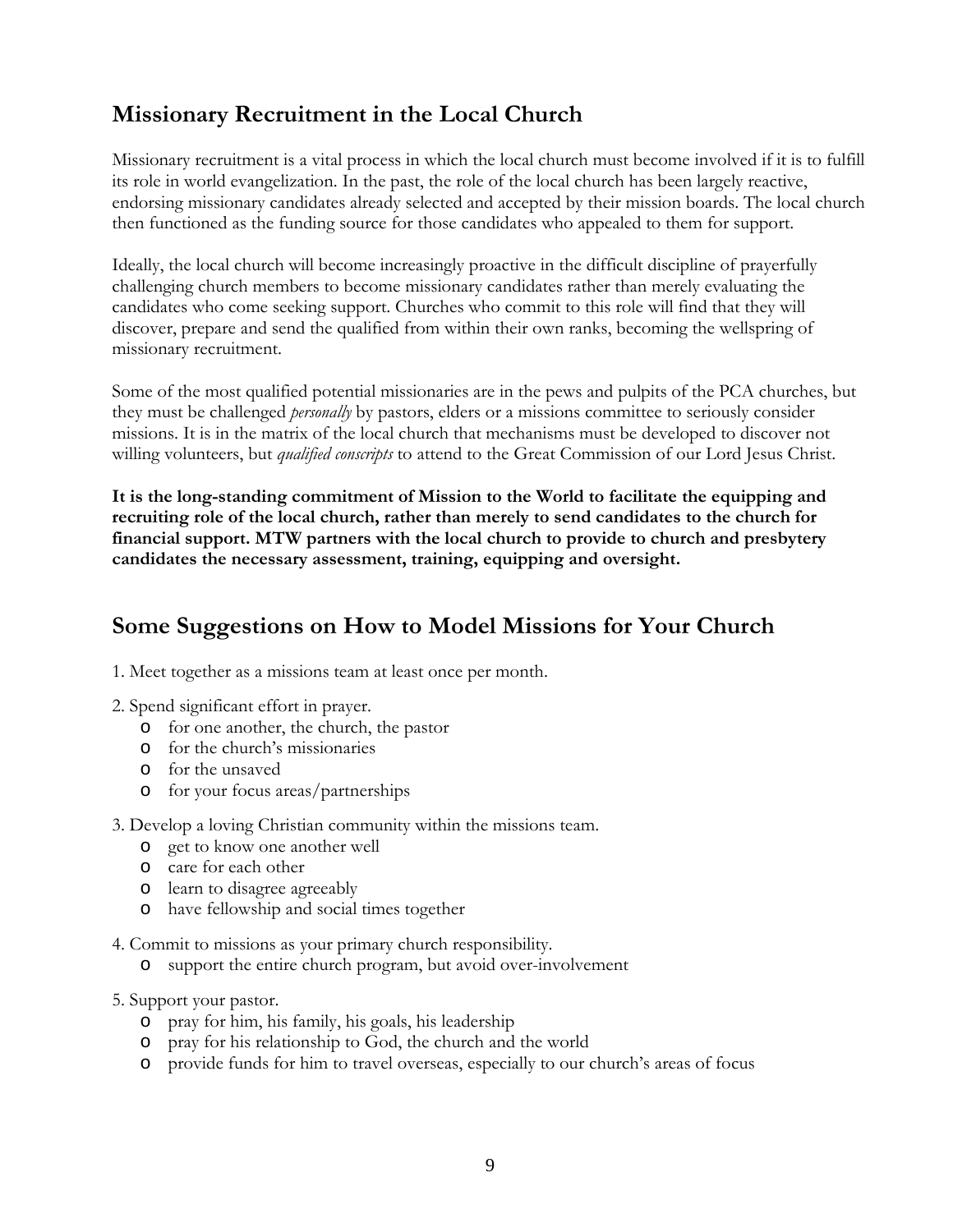# **Suggestions (continued)**

- 6. Put Christ ahead of the task.
	- o commit first to know and worship Him
	- o realize that missions is a consequence of following Him
	- o institute this attitude of heart into every program, project, and focus area
- 7. Become individually involved in the lives of non-Christians.
	- o concern for those we know precedes compassion for a lost world
- 8. Maintain personal contact with individual missionaries.
- 9. Alter lifestyle decisions in view of God's global priority.
	- o reduce extraneous involvements
	- o spend less time and resources on yourself in order to spend more effort and resources on others
- 10. Give generously and wisely to kingdom causes.
- 11. Read, listen, write, tell, open your home.
- 12. Encourage those individuals from your church who are called to short-term and long-term missions.
- 13. Understand the breadth and depth of the PCA's missions efforts through MTW.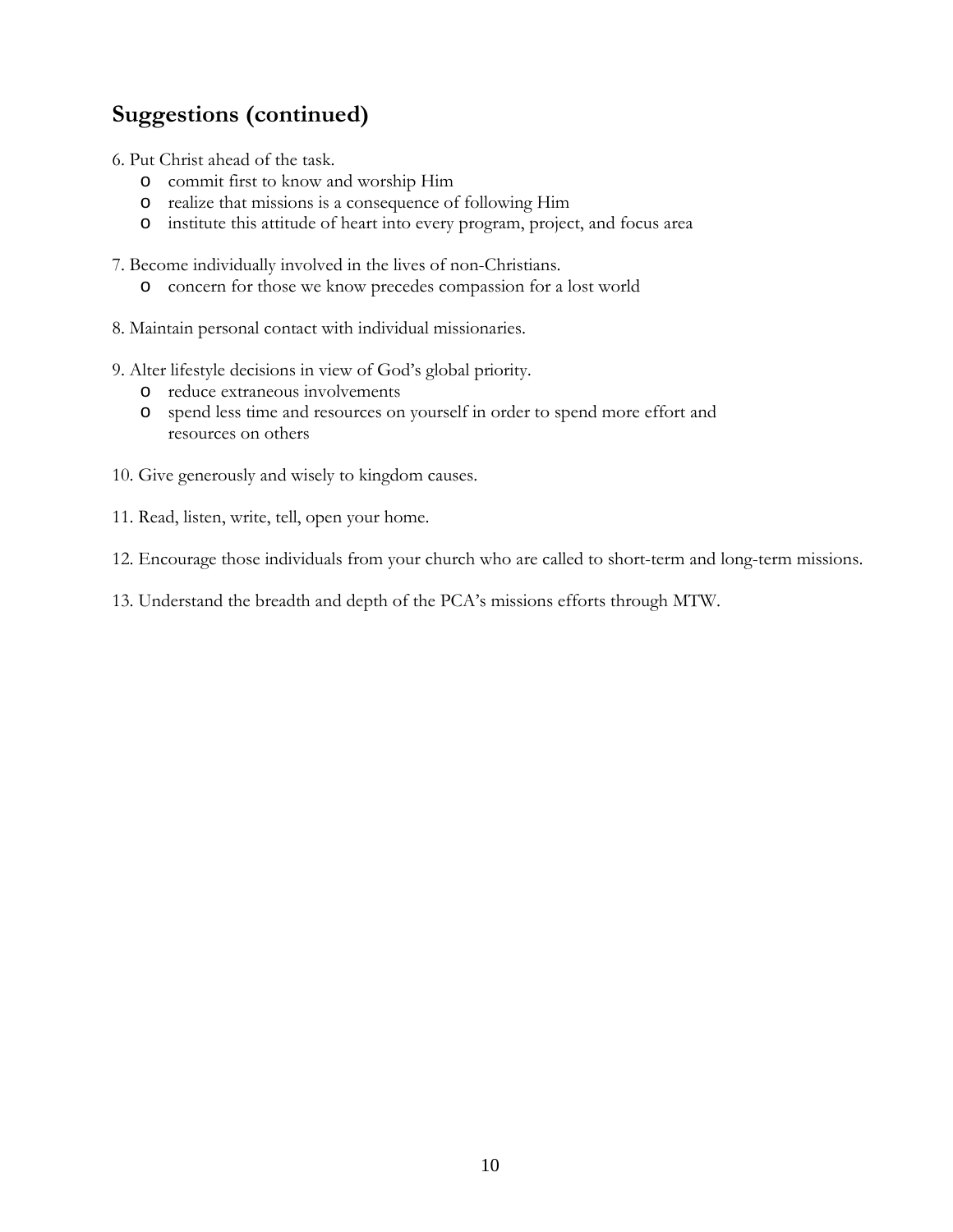# SECTION III: ORGANIZING A LOCAL TEAM

# The Missions Team and the Purpose Statement

Perhaps the best way to begin educating your church and adopting a vision for world evangelization is to form a missions team. It is important to clarify your team's goal by creating a purpose statement. The purpose statement should be a guide for planning, implementing and evaluating the ministries, programs and activities of the missions team. The missions team's purpose statement should be built upon the church's purpose statement.

## To write a purpose statement:

- list the tasks of the missions team (evangelism, discipleship, mercy, support-raising, educating,  $\bullet$ involving church leaders in missions)
- place the tasks in order of priority
- create a statement of 30 words or less from your list

## Consider these examples:

- 1. (Our church missions team) exists to glorify God through obedience to the supreme tasks of the church, the evangelization of the world, with all its ministries supportive of those tasks.
- 2. (Our church missions team) exists to glorify God, encouraging fellow believers in the faith so we are involved in going out and making disciples of all nations through the work of the Holy Spirit.
- 3. (Our church missions team) exists to glorify God by seeking to partner with those areas in the world where our church might have a part in making and equipping disciples of Christ, in the power of the Holy Spirit.

## Make the missions team purpose statement an integral part of your church

- Present the purpose statement to the elders for approval.
- Inform the congregation of the purpose statement.
- Include the purpose statement in the bulletin or newsletter.
- Have each team member sign the statement.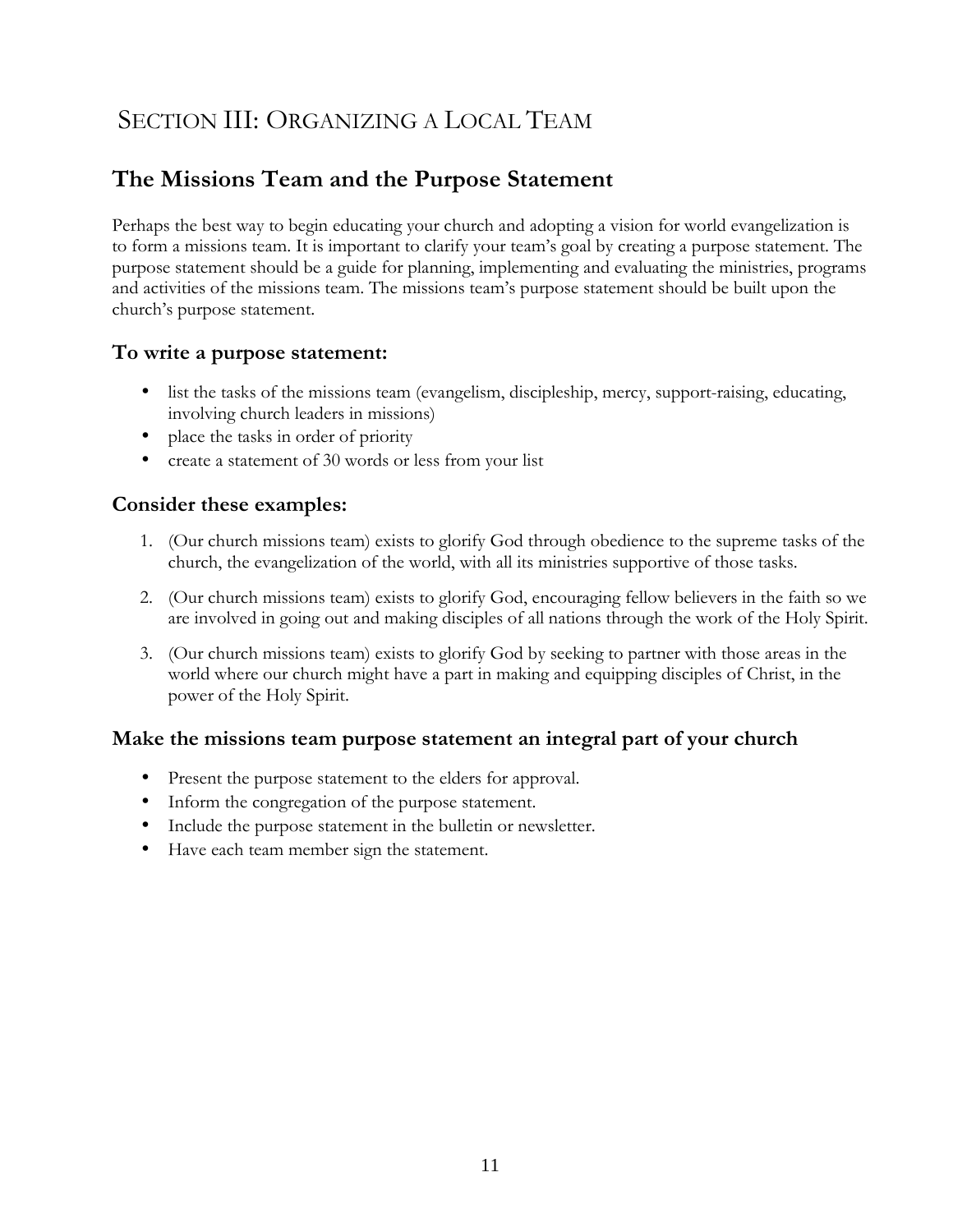# What is a missions policy?

After writing the missions purpose statement, drafting a complete missions policy is necessary. The policy will consist of a series of guidelines that will shape your missions activity.

## A missions policy will:

- Build confidence and cohesion in your missions ministry.
- Permit thoughtful evaluation of critical issues.
- Prevent confusion, inconsistency, misunderstanding and hurt feelings. Let the policy say "yes" or  $\alpha_{\text{no}}$ "
- Define the responsibilities of the church, missionary and agency.
- Communicate to the congregation what the missions team has in mind. It informs as well as builds trust.
- Allow everyone to know "up front" what to expect (church member, ruling boards, pastoral staff, missionaries and agencies).
- Facilitate partnerships between the local church and the field.

### Consider these things:

- 1. How rigid is this missions policy? If it is too flexible, it will be no policy at all. If it is too stringent, misunderstandings and discouragement could result.
- 2. How often should the policy be revised? By whom?
- 3. What authority is given to the missions team?
- 4. Do the staff and session understand and support the policy?
- 5. How will the policy be communicated to the congregation?

## **POLICY ONE - Structure & Operation of the Committee**

Perhaps your church has already determined the issues that will be presented in this section. If so, you can refer to the church bylaws as a basis for writing these structure policies. They will need to be reviewed and revised in order to meet the specific needs and goals of your missions team. Church elders will approve the team and appoint an elder to serve on it.

#### 1. Determine the number of committee members (check one)

- $\Box$  five members
- $\Box$  seven members
- $\Box$  nine members

#### 2. Determine the length of service of committee members (check one)

- $\Box$  one-year term
- $\Box$  two-year term
- $\Box$  five-year term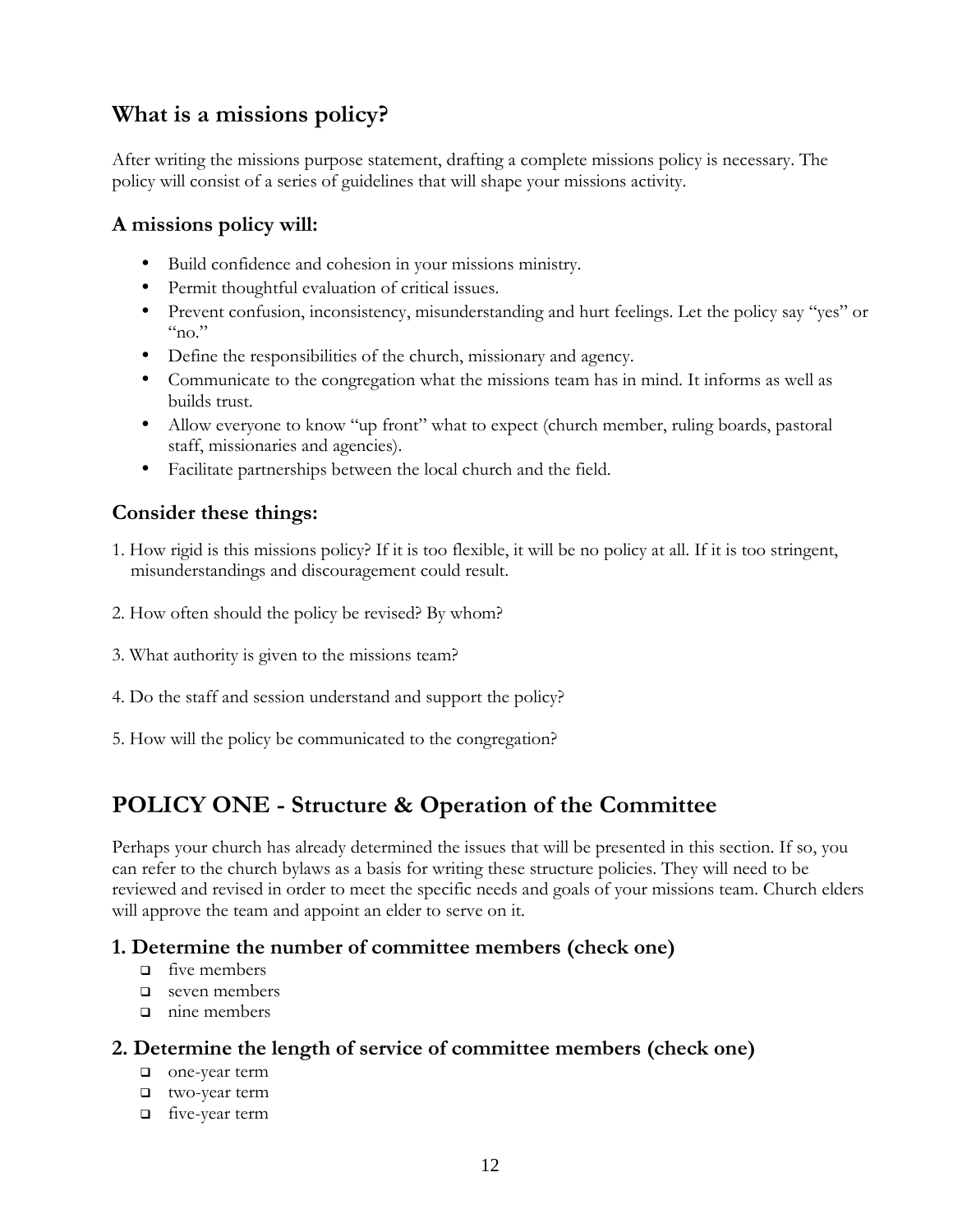- $\Box$  three-year terms, with one-third rotating off each year
- $\Box$  membership on missions team continues indefinitely
- $\Box$  chairperson (or missions pastor or administrator) is permanent, members rotate on and off yearly
- $\Box$  pastor or church board representative serves indefinitely, and other members rotate on a threevear term

## Consider these questions:

- 1. How often will the missions team and subcommittees meet? Annual planning sessions?
- 2. Will there be a larger advisory team that meets annually to advise the missions team?
- 3. Will there be permanent subcommittees? What are their specific duties?
- 4. Is there a missions pastor? If so, what are his duties and relationship to the team?
- 5. Is there a missions administrator? If so, what are his/her duties?
- 6. What will be your connection to the presbytery MTW Committee?

# **POLICY TWO - Criteria for Membership**

Determining the qualifications for those serving on the missions team is vital. The missions team will have a variety of responsibilities and it will be important for members to exhibit a wide range of skills and gifts. The criteria listed below describe some of the most necessary prerequisites. Few people will exhibit all of these qualities, so temper idealism with realism.

The individual should:

- practice a faithful, personal relationship with Christ
- be interested in world missions
- consider missions as one of the primary roles of the church
- have a desire to learn more about missions
- be willing to undergo initial training
- possess gifts supportive of the missions team's efforts
- be committed to prayer
- be willing to serve on a subcommittee
- be willing to be a project leader
- understand and support the policies of the church's missions team

# **POLICY THREE - Officers and Functions**

Decide what officers your missions program needs and consider the functions each officer will perform. How will your missions team be organized?

- Chairperson (consider whether this will be an elder)
- Vice-chairperson
- Secretary
- Treasurer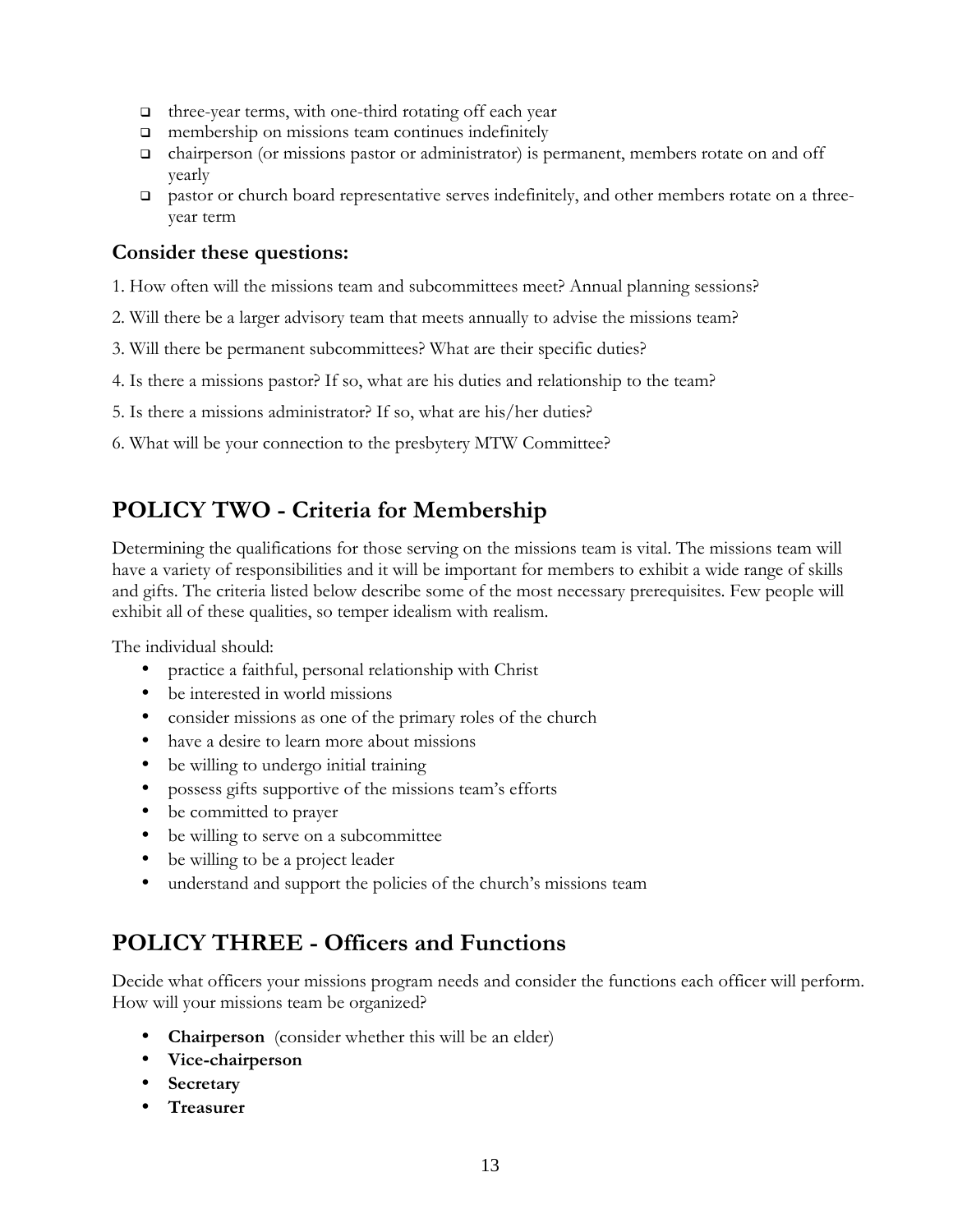- Prayer Coordinator Receives prayer requests from missionaries, coordinates prayer within the church for its missions ministry, missionaries, missions conference, Day of Prayer for Persecuted Church, etc. May organize teams and/or regular prayer meetings.
- Missions Conference Chairperson
- Hospitality Chairperson (for missionaries who are visiting and/or on home assignment) Stays in regular contact with missionaries to know when they are visiting the U.S., coordinates any lodging, transportation, or other needs.
- Short-term and Missions Project Chairperson Drives, plans, promotes short-term trips for the congregation. May work with Mission to the World in coordinating trips.
- Assimilation Coordinator (into every ministry of the church) Focuses on moving missions and the Great Commission from a program status to the driving force for all the church's ministries (see page 7).
- Candidate Coordinator Funnels opportunities for supporting new candidates to the missions team and session; is aware of the team's and session's goals for new candidate support.
- Representative from the session Serves as a channel of communication between the session and the missions team, to ensure unity in purpose, plans, and goals.

# **POLICY FOUR - The Role of the Missions Team**

The main tasks and responsibilities of the missions team are to:

- work as a committee of the session
- elevate the church's awareness of the biblical basis for missions, the need for world evangelization, and current events in missions
- educate and inspire the congregation about world missions
- aid members of the local church in responding to God's call to missions
- stimulate prayer for missionaries and world missions
- care for missionaries on home ministry assignment
- ensure that pastors, staff and officers participate in mission project
- recommend missionary candidates according to set guidelines
- oversee the annual or semi-annual missions conference
- prepare the annual missions budget and present it to the elders for approval  $\bullet$
- process and utilize prayer letters/email  $\bullet$
- $\bullet$ visit areas of priority or focus of the church

Each responsibility should be discussed by the missions team and used as a basis for writing individual policies. By asking the question, "how will this be accomplished?" for each task discussed, the team will be able to develop concrete guidelines for each issue. The more specific the criteria, the more smoothly the activity will run.

#### For example:

- 1. Ask the question: How will we care for our missionaries on home ministry assignment (furlough)?
- 2. Brainstorm for ideas and invite the congregation to help care for missionaries. Some ideas: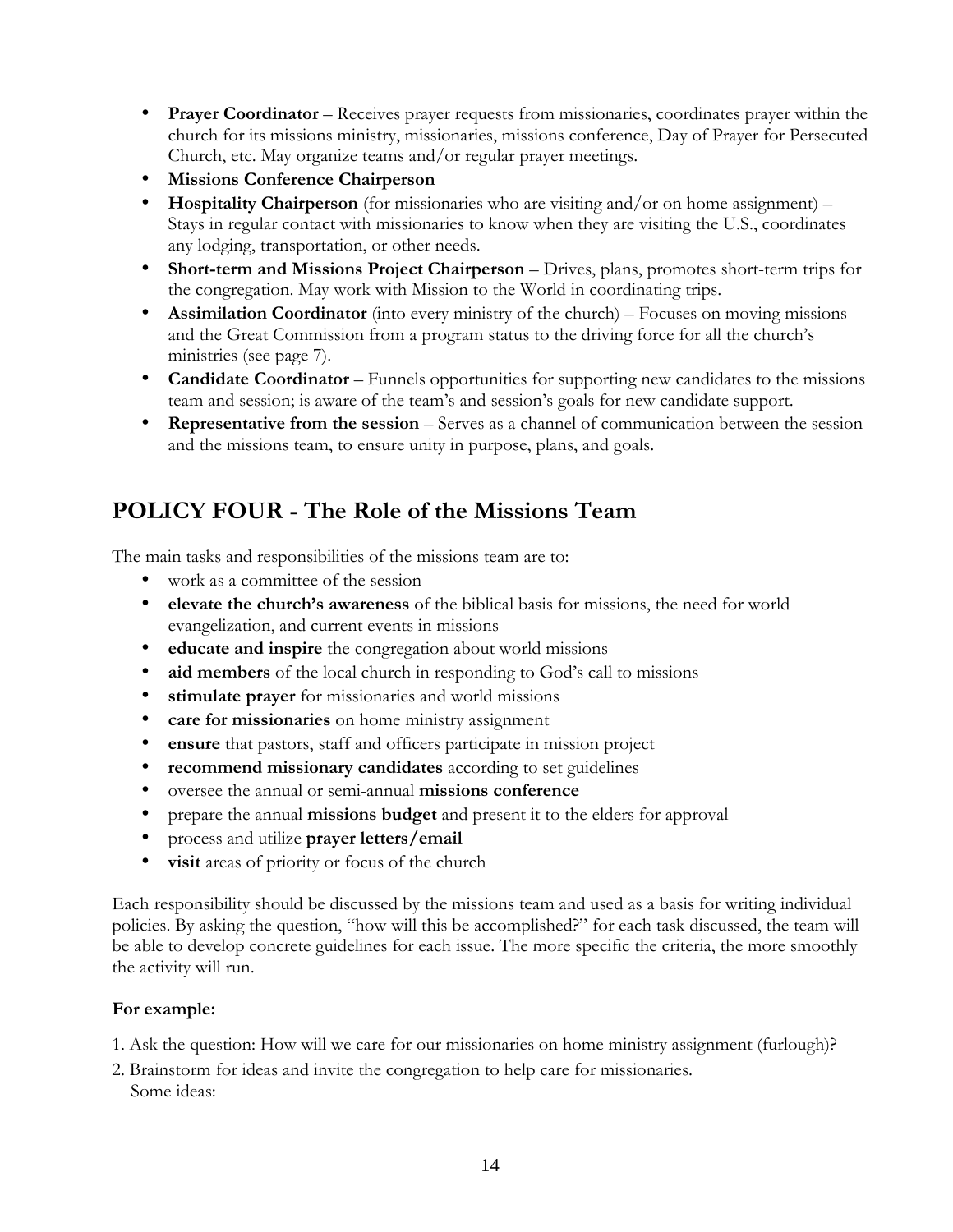- o accurate records to know when missionaries will visit (a list of MTW missionaries who are/will be on  $HMA$  is available at  $\frac{www.mtw.org.}{$
- o a missionary guest house
- o a supply of household items, or a team assigned to fulfilling this kind of need
- 3. Choose or vote on suggestions based on what best suits your church.
- 4. Write a policy that will cover the specific ways your church will care for missionaries on home ministry assignment (furlough).

# **POLICY FIVE - Prioritizing Giving**

We rejoice that the PCA is a generous denomination. Historically, however, many congregations have not prioritized PCA ministries over non-PCA ministries in their giving. In 2001, PCA churches reported giving \$26 million to non-PCA mission organizations, while giving \$21 million to MTW missionaries and projects. This shows improvement, for which we are grateful. When considering support of missionaries, a PCA congregation should consider making the work of Mission to the World the first priority.

## As a PCA church, consider these order-of-priority guidelines when creating your financial policies:

- 1. Give to members of your church or other PCA churches who are missionaries serving with MTW in your areas of focus.
- 2. Give to members of your church who are missionaries serving with MTW.
- 2. Give to members of other PCA churches who are missionaries serving with MTW.
- 3. Give to members who are missionaries serving with session-approved agencies that are not PCA or PCA/cooperative agreements.

These general guidelines may be expanded to include giving to: partnerships, mission projects, unreached people groups, various geographical areas, various ethnic groups, or to areas not previously supported.

# **POLICY SIX - Support Guidelines**

Consider these guidelines as you establish a policy for supporting missionaries:

#### Long-Term Missionaries:

- Not less than \$200 per month and not more than 50% of total personal support needed
- Amount of support and type of support committed are to be in effect until a change in country of service, at which time support can be re-evaluated according to the church's missions goals

#### Two-Year Missionaries, Interns (2-11 months)

• Not less than 20% and not more than 50% of support from church missions budget

#### Partnerships, both regional- and project-oriented

As determined by those partnerships of which you are a part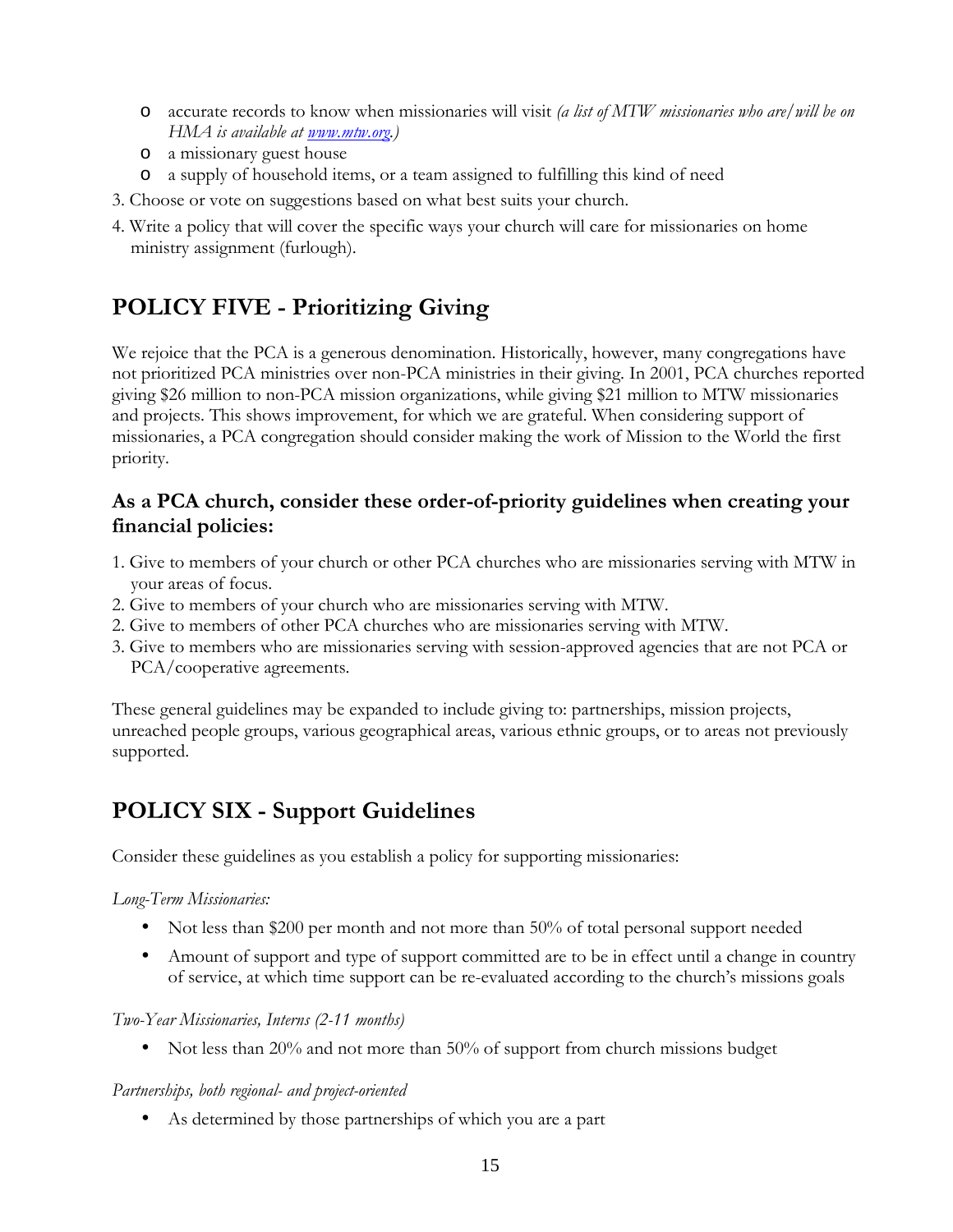# SECTION IV: PLANNING AN ANNUAL MISSIONS CONFERENCE

# Why Is A Missions Conference Important?

For the church that has begun to recognize the primacy of missions and evangelism, the missions conference is an opportunity to fuel that vision in a unique manner. It is an opportunity for a congregation to re-focus on its biblical mandate in ministry and to restore perspective upon its church's mission. In many churches whose vision and involvement in missions has become the focus of a few members of the church, a conference is an opportunity to push that vision outward and to give opportunity for ownership to the congregation. Paradoxically, rather than depleting the local church, a missions conference serves to enhance interest, resources and fruitfulness of the local church.

## Global Focus Event: Goal - "To Increase the Spiritual Condition of the Church"

Your missions conference will be a time for explanation, illustration and personalization of world evangelism. In order to accomplish this, you must discover ways to bring the world to your church.

## Key ingredients of the annual conference:

- Personalization: Involve large numbers of the congregation in the event, especially children.
- *Saturation:* Expose members through meals, special events, displays, Sunday School, hospitality and public services. The information gleaned through these events will inspire the congregation and produce involvement.
- Involvement: The concentrated time during the missions conference opens lines of communication for things previously unknown.

## Key components of the annual conference:

#### Personnel:

 $\bullet$ Missionaries and nationals from the church's areas of focus, missionary candidates, main speakers, music team, children's ministry team, internationals

#### Program ideas:

- Sunday worship service in morning and evening. Flags from around the world could be carried and displayed.
- Have a missionary speaker in Sunday school classes.
- Schedule the main speaker for weekday morning meetings.
- Special events such as a men's breakfast or a women's luncheon.
- Set up displays which include prayer cards of missionaries the church supports, photos, informational brochures, videos, maps, flags, and other such resources.
- Children's conference
- Home meetings in which missionaries share pictures, videos, and speak informally in a question and answer time.
- Phone calls to missionaries in other countries during gathering in the sanctuary or homes.
- Opportunities for congregation to meet missionaries and nationals from church's areas of focus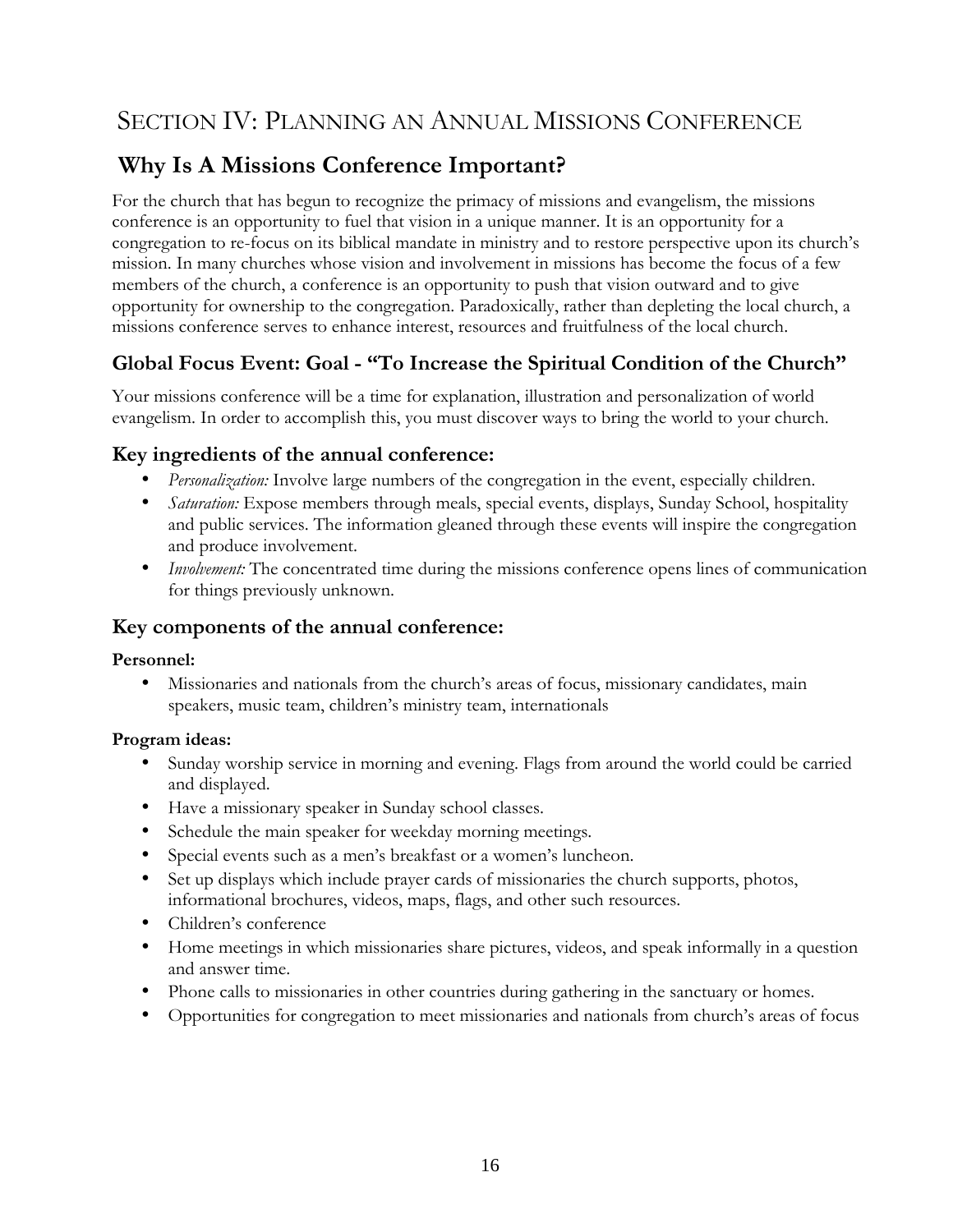# Two Alternative Programs

## **Alternative One**

## **Alternative Two**

| <b>FRIDAY</b><br><b>Orientation Meeting</b><br>$\Box$<br>Covered dish supper<br>❏<br>Introduce missionaries (2-5 min. each)<br>❏<br>Kick-off message from main speaker (40 min)<br>$\Box$<br>Display area for missionaries<br>$\Box$                                                           | <b>FRIDAY</b>                                                                                                                                                                                                                                             |
|------------------------------------------------------------------------------------------------------------------------------------------------------------------------------------------------------------------------------------------------------------------------------------------------|-----------------------------------------------------------------------------------------------------------------------------------------------------------------------------------------------------------------------------------------------------------|
| <b>SATURDAY</b><br>Men's breakfast: a missionary shares (20 min)<br>▫<br>Women's luncheon: a missionary shares (20 min)<br>$\Box$<br>Youth supper: a missionary shares (20 min),<br>$\Box$<br>discussion follows<br>Dessert in homes: missionaries share slides,<br>□<br>videos and a Q&A time | <b>SATURDAY</b><br><b>Q</b> Orientation Meeting<br>Family night supper with brief introduction of<br>$\Box$<br>missionaries.                                                                                                                              |
| <b>SUNDAY</b><br>Sunday School: missionaries share in all classes<br>▫<br>Morning worship: missionary shares (3-5 min),<br>$\Box$<br>message by main speaker<br>Covered dish lunch at church<br>□<br>Evening Worship: a missionary shares (3-5 min),<br>$\Box$<br>message by main speaker      | <b>SUNDAY</b><br>Sunday School: missionaries share in all classes<br>$\Box$<br>Morning worship: missionary shares (3-5 min),<br>$\Box$<br>message by main speaker<br>Evening Worship: a missionary shares (3-5 min),<br>$\Box$<br>message by main speaker |
| <b>MONDAY</b>                                                                                                                                                                                                                                                                                  | <b>MONDAY</b><br>Men's breakfast: a missionary shares (20 min)<br>$\Box$<br>Evening Worship: a missionary shares (3-5 min),<br>$\Box$<br>message by main speaker<br>Seniors' luncheon<br>$\Box$                                                           |
| <b>TUESDAY</b>                                                                                                                                                                                                                                                                                 | <b>TUESDAY</b><br>$\Box$ Women's luncheon: a missionary shares (20 min)<br>Evening Worship: a missionary shares (3-5 min),<br>$\Box$<br>message by main speaker<br>Dinner with officers and wives<br>$\Box$                                               |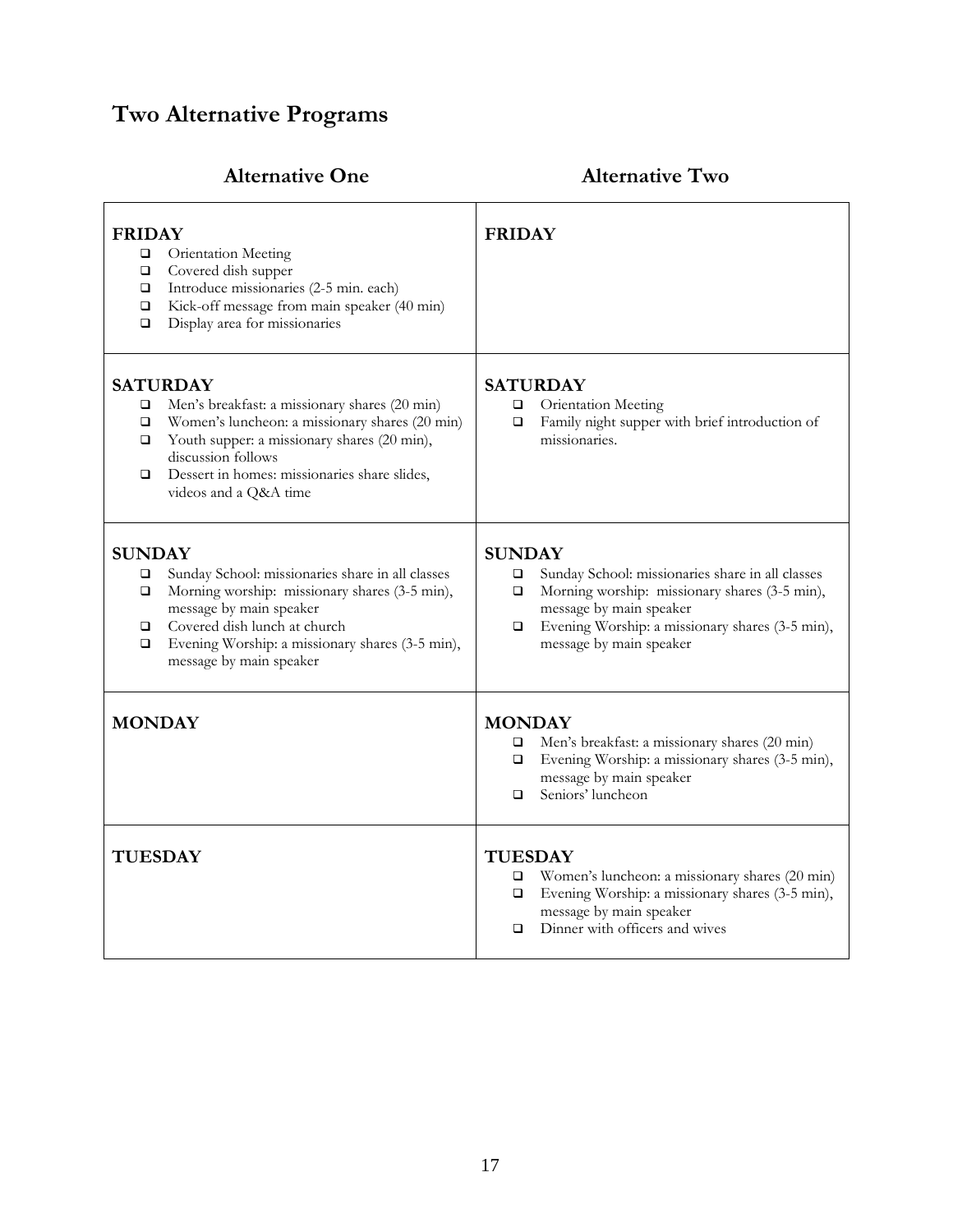# Subcommittees

Dividing the responsibilities for the missions conference and appointing leaders of the various activities can greatly ease the organizational challenges of the conference. Depending on the size of the conference, one person could undertake more than one responsibility. Subcommittees also provide an excellent means for personalization. Encourage church members to volunteer for different responsibilities and involve them as much as possible in the planning of the conference. Remember to use Mission to the World as a resource for your conference. MTW can recommend speakers, provide displays, and supply you with other materials to help you communicate about world missions to your congregation.

Choose a leader for each subcommittee. The conference chairperson will lead the subcommittees.

## Publicity:

- Make posters and banners
- Design and produce a conference brochure
- Coordinate publicity with other church workers to promote the conference among their groups
- See that the announcements are made from the pulpit as appropriate
- Include conference information in the church paper or newsletter
- Send press releases or set up interviews with local newspapers and radio or TV stations
- Produce and place posters in local public buildings
- Personal visits to each Sunday school class

#### **Facilities:**

- Plan, produce and put up decorations for all sessions
- Arrange for facilities as needed for special events
- Provide signs for clear direction to and in facilities
- Reserve or arrange for necessary equipment
- Reserve and decorate display tables
- Coordinate set-up of facilities as needed for each event

## Hospitality:

- Arrange housing and meals for incoming speakers
- Work out transportation for speakers
- Arrange housing and meals for missionaries
- Buy or make name tags for all speakers and missionaries
- Coordinate coffee breaks and fellowship times
- Send information packets to all program participants (conference brochures, schedules, maps, housing arrangements, etc.)
- Provide encouraging seminar just for missionaries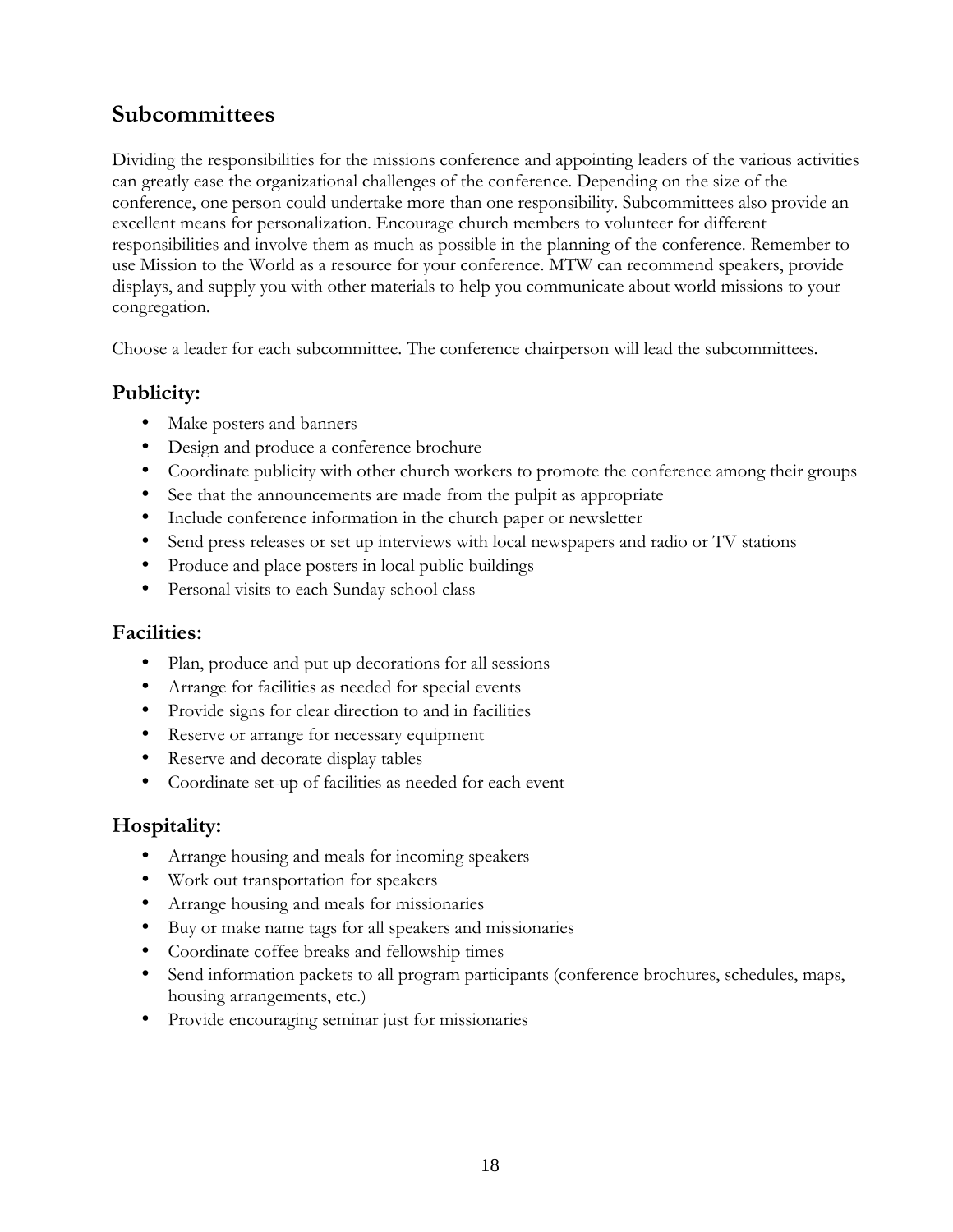# Subcommittees (continued)

## **Missions Displays:**

- List organizations which should be contacted
- $\bullet$  Write a letter inviting the organizations
- Arrange for display area, table, etc.
- Arrange for a book table with missions books and periodicals
- Arrange for workers to staff the book table

### Finances:

- Determine the costs of the conference
- Establish a detailed budget (income and expense)
- Arrange for tickets where needed
- Collect funds for events where needed
- Make sure bills, honorariums and other charges are paid
- $\bullet$  Keep good records
- Design and produce Faith Promise cards and informational brochures; final totals may be presented at the closing meeting

## Follow-up:

- Keep attendance records of all events
- Record conference evaluations (you may design and distribute evaluation forms to your congregation)
- Provide for response cards if there is a call for commitment to missionary service
- See that financial commitments are acknowledged when appropriate
- Inform the church as to the results of the missions conference
- Send thank-you notes to all volunteers and missionaries

# **Plan One Year in Advance**

## 12 Months in Advance

- A. Choose conference dates
	- 1. What is optimum time of year?
		- a. Church calendar
		- b. Social calendar
		- c. Community calendar
	- 2. Determine length of conference
- B. Begin consideration of conference theme (see page 20)
- C. Plan to use conference as a time to target any new focus areas
- D. Invite main speaker(s)
- E. Invite church-supported missionaries (usually those on HMA or furlough)
- F. Invite special musician(s)
- G. Work on conference budget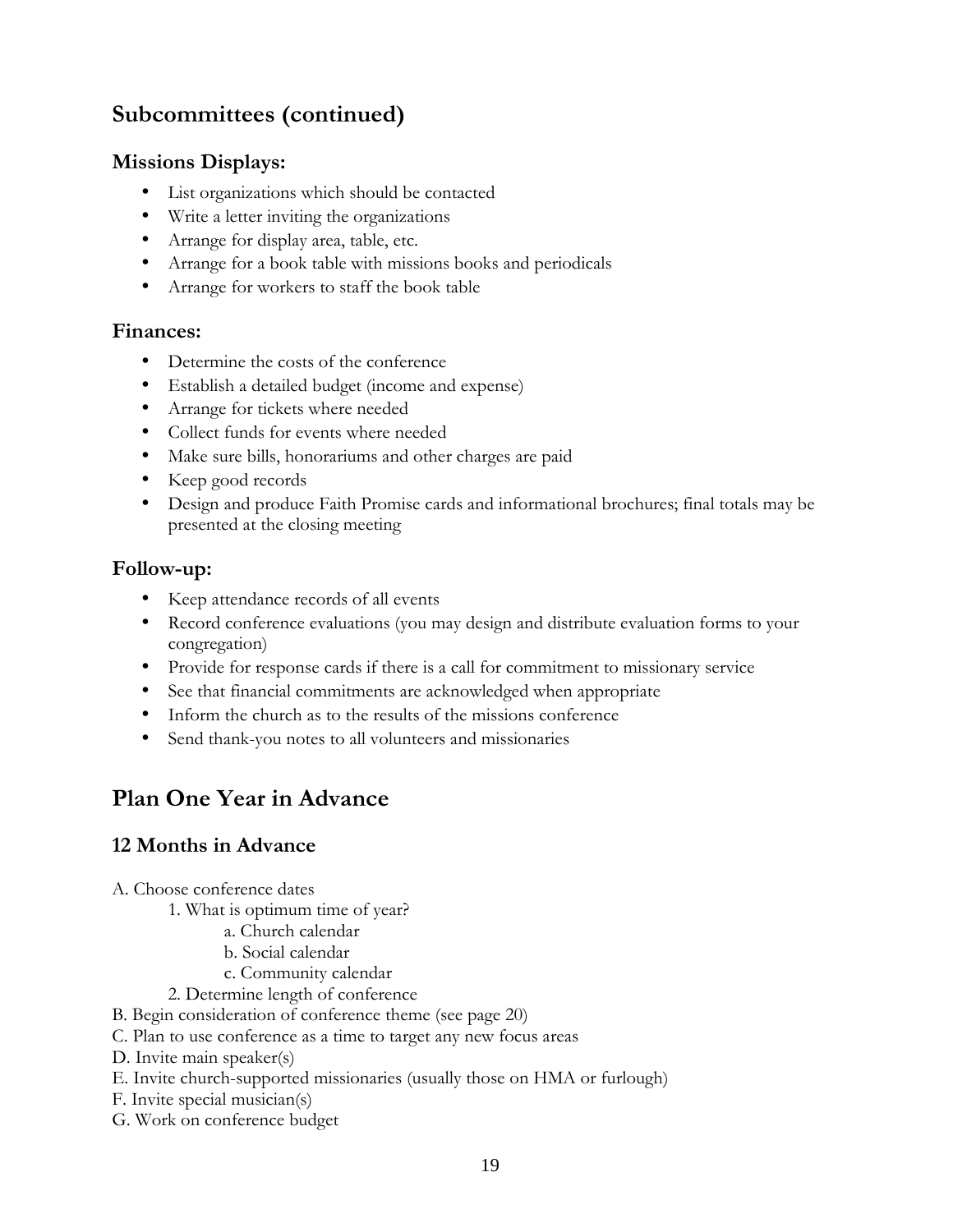## 9 Months in Advance

- A. Invite missionaries/nationals from focus areas
- A. Invite other missionaries
- B. Invite mission board representatives
- C. Invite nationals
- D. Select theme
- E. Select subcommittee chairpersons (see page 17)
- F. Determine special events (see page 15)

## **6 Months in Advance**

A. Develop subcommittee heads, personnel, responsibilities and six-month assignments (see page 17)

- B. Begin work on publicity
- C. Research missionary candidates' applications
- D. Arrange for speaker and special events
- E. Plan "Theme Display" for sanctuary and other decorations

## **3 Months in Advance**

- A. Arrange for hospitality (see page 17)
	- 1. Distribute hospitality cards to potential hosts
	- 2. Develop master chart of visitors and potential hosts
	- 3. Mail letters to hosts
- B. Choose candidates and notify them of support policy (see page 14)
- C. Review conference budget
- D. Confirm candidates' conference participation and interviewing process
- E. Discuss veteran missionary support and interviewing process
- F. Develop sign-up board for prayer commitments

## 2 Months in Advance

- A. Prepare pastoral letter to be mailed to congregation with Faith Promise devotional
- **B.** Secure Faith Promise devotionals
- C. Evaluate committee functions and conference preparation progress
- D. Set Faith Promise goal (see page 21)
- E. Plan contents of guest packet (include information about your geographical area, your church, etc.)
- F. Send final confirmation letter to conference guests
- G. Finalize speakers for special events
- H. Develop a spreadsheet or database of all events and missionary schedules

## 1 Month in Advance

- A. Evaluate progress
- B. Finalize hospitality procedure
	- 1. Master chart
	- 2. Send meal letters out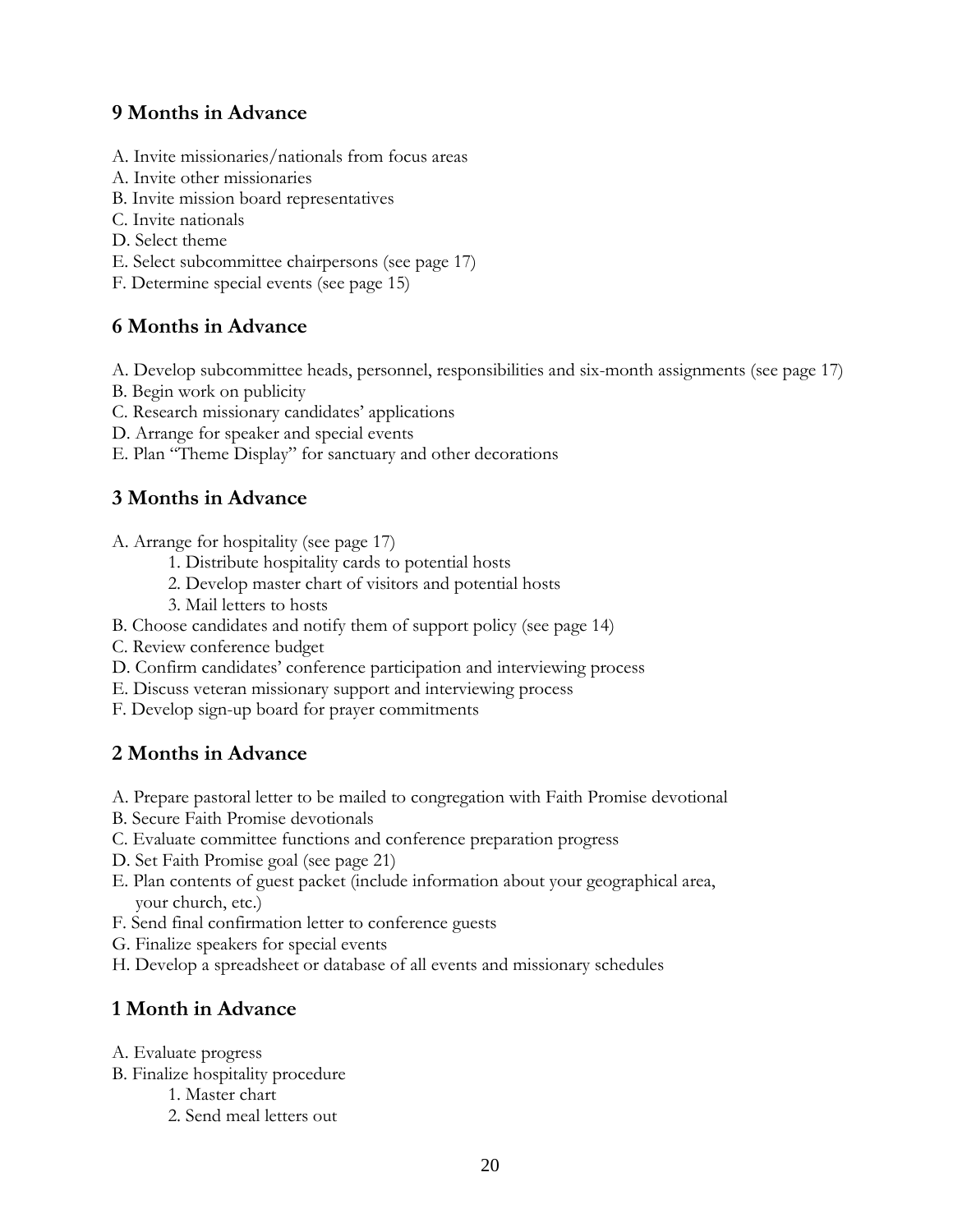3. Send lodging letters out

- C. Establish schedule of conference assignments
- D. Review conference schedule, programming and personnel with the pastor
- E. Prepare conference guest packets (include pertinent information about your geographical area, your church, etc.)
- F. Mail pastoral letter with Faith Promise devotional
- G. Finalize theme display for sanctuary
- H. Finalize sign-up board for prayer commitments

## **THREE WEEKS in Advance**

Begin distribution of conference publicity brochures to congregation on Sunday to advertise the missions conference

#### **TWO WEEKS in Advance**

- A. Check with subcommittees on progress
- B. Assemble conference guest packets

#### **ONE WEEK** in Advance

- A. Set order of services (see page 16)
- B. Check with subcommittees on final details

## **CONFERENCE WEEK**

Orientation meeting for missions conference personnel prior to launching the conference

#### **Themes for Missions Conferences**

Consider these possibilities as you create your own theme:

A Light to All Nations A Needy World, A Saving Message As the Father Has Sent Me, So I Send You Compelled by His Love Expect Great Things from God, Attempt Great Things for God Extending Christ's Kingdom to All Peoples For God So Loved the World From Every Tribe, Nation and Tongue Here Am I, Send Me The Light of the World Lord of the Harvest Missions: The Fullness of God's Love One Message for Many Nations Our Focus in Missions Reaching the Unreached The Unfinished Task White Unto the Harvest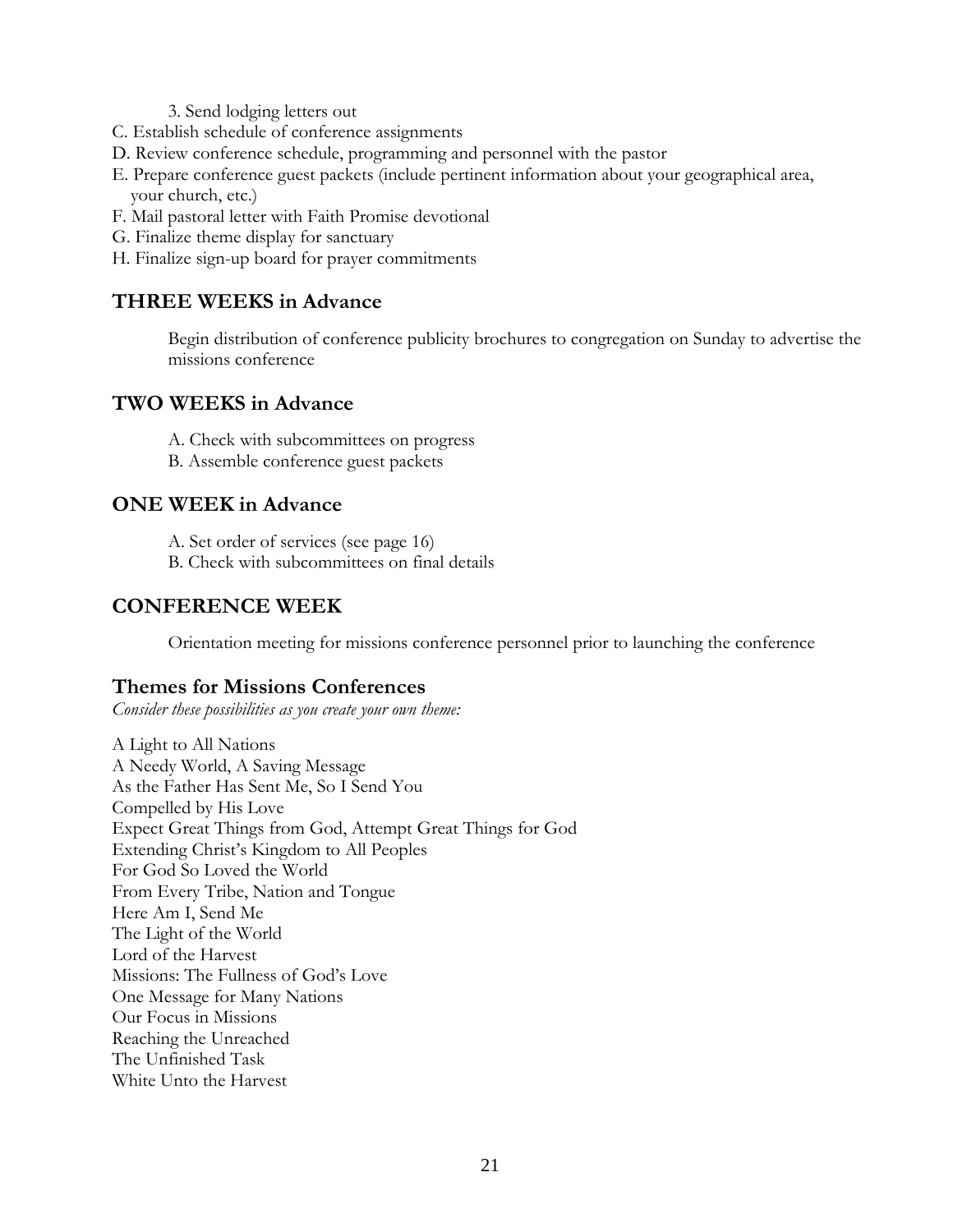# **SECTION V: FAITH PROMISE GIVING**

# **Faith Promise Giving**

The grace of giving is one of the most amazing blessings of the Christian life. Throughout both the Old and New Testaments, God reveals that He intends that His redeemed people—those bought by the blood of Christ—are to be the channel for His gospel to be extended to the all the nations of the earth.

"How, then can they call on the one they have not believed in? And how can they believe in the one of whom they have not heard? And how can they hear without someone preaching to them? And how can they preach unless they are sent? As it is written, How beautiful are the feet of those who bring good news."

Romans 10:14-15

It is both the privilege and the duty of the Christian to send missionaries by way of generous financial gifts. In ways beyond all human understanding of logic or of math, God takes our gifts, multiplies them, uses them, and repays the giver with blessing. As a spirit of selfless generosity is a mark of a healthy Christian, so the practice of collective benevolence is indicative of a vital church. The adage, "Show me your wallet and I'll show you your heart," is as applicable to the church as a whole as it is to the individual.

Funds designated for world missions are called by a variety of terms, the most commonly-used being *Faith Promise.* However, the nomenclature used is far less important than the fact that these gifts flow from the hearts of God's people through the local congregations and denomination to the various ministries around the globe.

## What is Faith Promise giving?

- A method of giving which grows out of first giving ourselves to the Lord and then to His servants. "They gave themselves first to the Lord and then to us in keeping with God's will" (2 Corinthians 8:5).
- 2) A method which encourages voluntary, purposeful giving. "Each man should give what he has decided in his heart to give, not reluctantly or under compulsion, for God loves a cheerful giver" (2 Corinthians 9:7).
- 3) A method which encourages generous, sacrificial giving. "We want you to know about the  $\bullet$ grace of God that has been given to the Macedonian churches. Out of their most severe trial, their overflowing joy and their extreme poverty welled up in rich generosity. For I testify that they gave as much as they were able, and even beyond their ability" (2 Corinthians 8:1-3). "Remember this: Whoever sows sparingly will also reap sparingly, and whoever sows generously will also reap generously" (2 Corinthians 9:6).
- 4) A method which encourages giving in which we trust God to provide our material needs and to give us spiritual blessings. "And God is able to make all grace abound to you, so that in all things at all times, having all you need, you will abound in every good work" (2 Corinthians 9:8). "And my God will meet all your needs according to his glorious riches in Christ Jesus" (Philippians 4:19).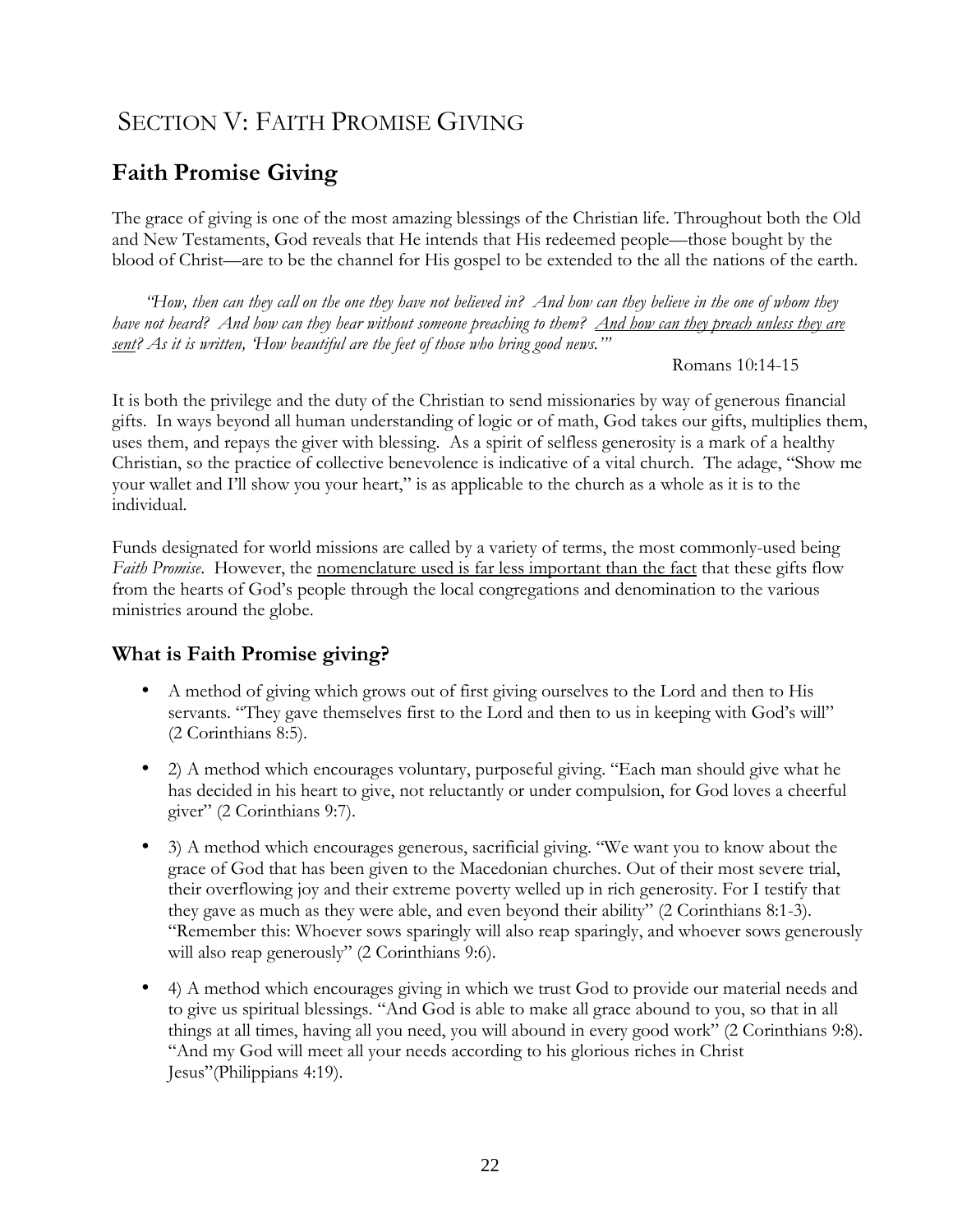## How can Faith Promise giving be implemented where the church presently gives a percentage of the general budget to missions?

#### Plan for a transition

- Consider bringing someone in to explain Faith Promise and answer concerns
- Begin with the pastor/missions leader
- $\bullet$  Make a list of key people
- Informally meet with key decision makers (missions leaders, finance/administrative leaders, influential members)
- Meet with elders and deacons

#### Four important ingredients in bringing change

- 1. Information
- 2. Discussion
- 3. Making a decision
- 4. A plan for how to implement over a period of time

# A Faith Promise Challenge

If we ignore the privilege and joy of giving, who is hurt?

Remember this: "Whoever sows sparingly will also reap sparingly, and whoever sows generously will also reap generously" (2 Corinthians 9:6).

During the Roaring Twenties a man named Arthur Berry became quite notorious as a jewel thief—and a good one. He only stole from the rich and famous, and it became quite a mark of prestige to have been hit by Mr. Berry. Eventually he was apprehended, shot three times in a gun battle with police, and sentenced to 18 years in prison.

#### After his release reporters were clambering to interview him. One insightful young man inquired, "Mr. Berry, you robbed an awful lot of wealthy people in your life as a jewel thief. From whom did you steal the most?"

Without a moment's hesitation Berry replied, "The man from whom I stole the most was Arthur Berry."

When we fall down in our stewardship, some say we are stealing from God. God, however, doesn't need our money. Others indicate that Christian work will be handicapped, but God cannot and does not fail. When we fail in our giving, we rob *ourselves* of the privilege, the joy and the blessing that come to those who "excel in the grace of giving" (2 Corinthians 8:7).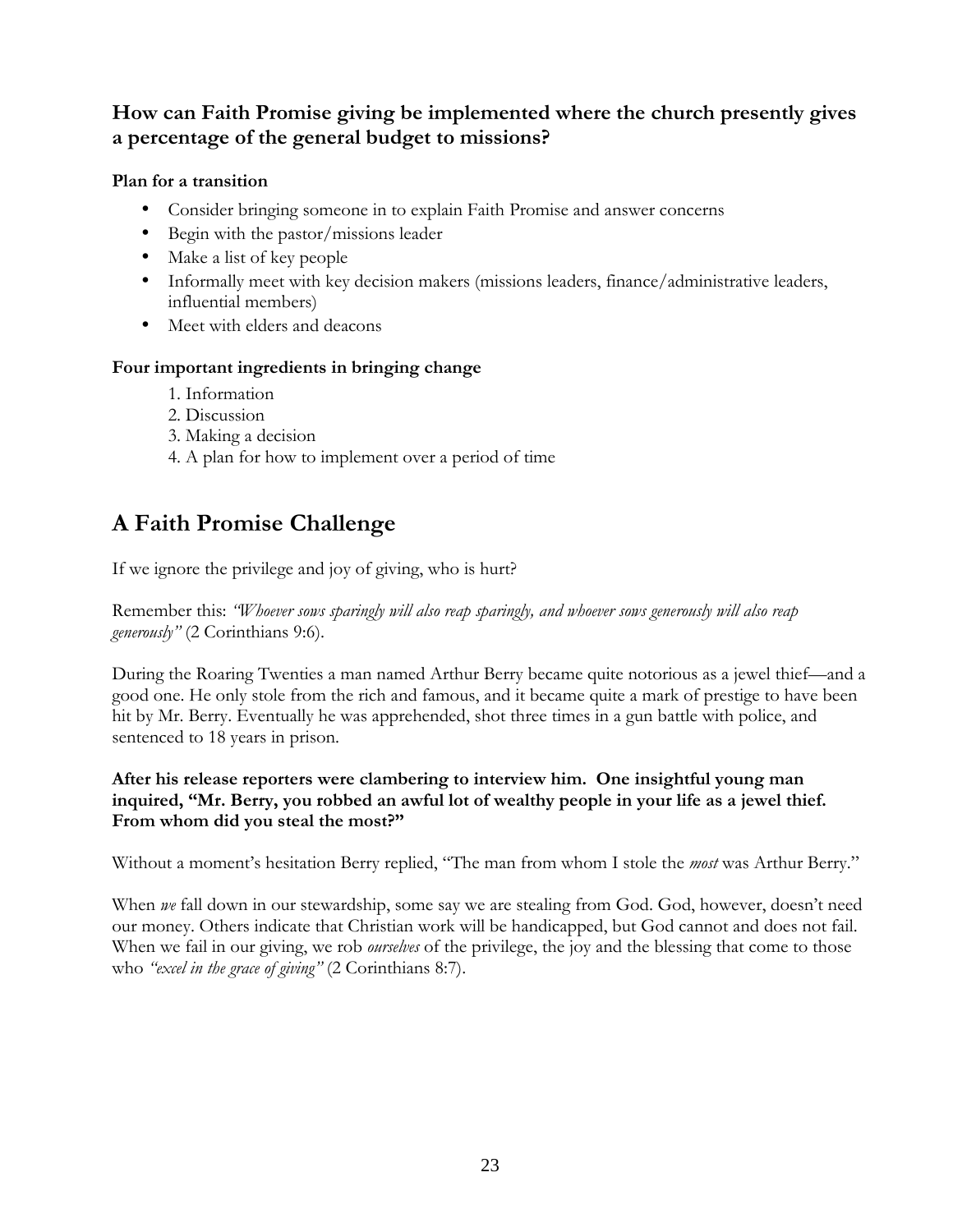# **Faith Promise Giving for Your Congregation**

## Where does the money come from?

Here are three possible sources to consider for Faith Promise:

1) Change your spending priorities - Look at your expenditures and ask, "What am I willing to give up, or sacrifice, so that the Good News can be proclaimed and churches planted?" This reordering of priorities is likely to pinch, but it is fully biblical. The Macedonian Christians gave out of their poverty and beyond their ability.

2) Be creative - You might make an investment and dedicate all the proceeds to Faith Promise. You might take on a second job for a few hours, a week or month. You might use carpool income. You might make and sell crafts. The point is that if giving for missions becomes a priority, you can think creatively of ways to have more money available for the purpose.

3) Through serendipity income - Many of us receive income we didn't really expect throughout the year. It may come in the form of gifts, overtime, an investment that pays off beyond expectations, an inheritance or a tax refund. This extra income could be committed, all or in part, to missions. Instead of using it to buy something for ourselves, we commit to giving it so that we may make Christ known.

## How Do I Do It?

- Pray about your desire to give more to the support of missions.
- Determine what you would like to do for the Lord in the next year in support of missions, and indicate that intention by filling out a Faith Promise card.
- Give not to a particular missionary, but to the work of missionaries, looking to the missions team to give leadership in your support of missions and church planters.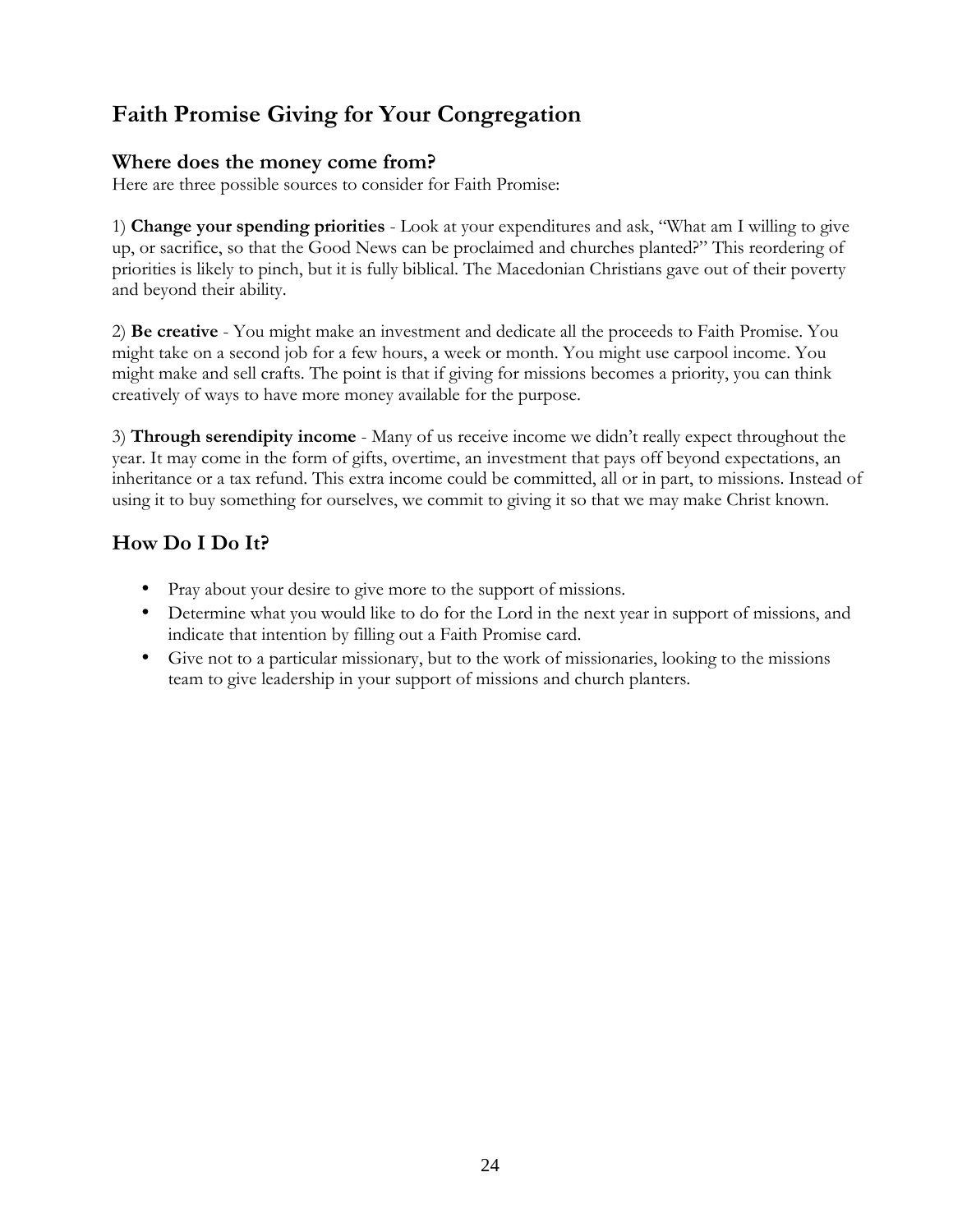# **SECTION VI: SHORT-TERM MISSIONS**

The goal of MTW's Short-Term Missions Department is to aid churches and the field by developing missions-minded people who will go on to become missions team members, donors, prayer warriors, and even long-term missionaries.

#### With regard to short-term projects, the missions team will:

- Encourage pastors, staff and members to take short-term mission trips.
- Create an application process that will include a channel for funds to finance these trips.
- Establish policies on raising support for members and projects.

#### Examples of short-term trip locations include:

| Australia | Canada         | France   | lapan   | Philippines | South Africa |
|-----------|----------------|----------|---------|-------------|--------------|
| Austria   | Chile          | Germany  | Kenya   | Portugal    | Sweden       |
| Belize    | Czech Republic | Haiti    | Mexico  | Romania     | Taiwan       |
| Brazil    | Ecuador        | Honduras | Nigeria | Slovakia    | Thailand     |
| Bulgaria  | England        | Jamaica  | Peru    | Spain       | Ukraine      |

#### One- and Two-Week Trips

MTW facilitates one- and two-week mission trips for churches and individuals by providing logistical support in arranging these opportunities. We aim to educate people on the ways they can serve through short-term assignments. We want to encourage participants and provide missions opportunities throughout their lives. It is our hope that these people will have a life-long involvement in missions.

If the short-term project is successful, participants will gain tools, support and encouragement to do something about the needs they see around them. They return from the trip convinced that through Christ, they can make a difference in a hurting world by sharing His love with people in their own community.

Project Administrators are available at MTW to assist churches and individuals in finding a project or field in which to serve. The Project Administrators also offer assistance in arranging the logistics, ministry opportunities, and pre-field training/orientation for the short-term trips. Please contact someone in the Short-Term Department for more information by telephone at 678-823-0004, or by email at  $2wk@mtw.org$ .

#### Internships

Internships of one to eleven months are available to virtually anywhere in the world where MTW has a team. Many people spend their whole summer on an internship. Possible activities, as in two-week trips, include anything from university ministry to construction, videography, sports, teaching missionary children, and teaching English. Please contact the Internship Department at 678-823-0004 or  $internship@mtw.org.$ 

#### Two-Year

The Two-Year Department serves missionaries who are overseas from one to three years. A Two-Year missionary can serve in any country where MTW has an existing team, as well as some countries where new fields are being developed. Advance Teams (teams of one to two year missionaries that are interviewed, trained and sent out together) also fall under the umbrella of the Two-Year Department. Possible ministries include anything from church planting to mercy ministry, university ministry and teaching English to construction and counseling ministries, medical ministries and administration. Please contact the Recruitment Department at 678-823-0004 or recruitment@mtw.org.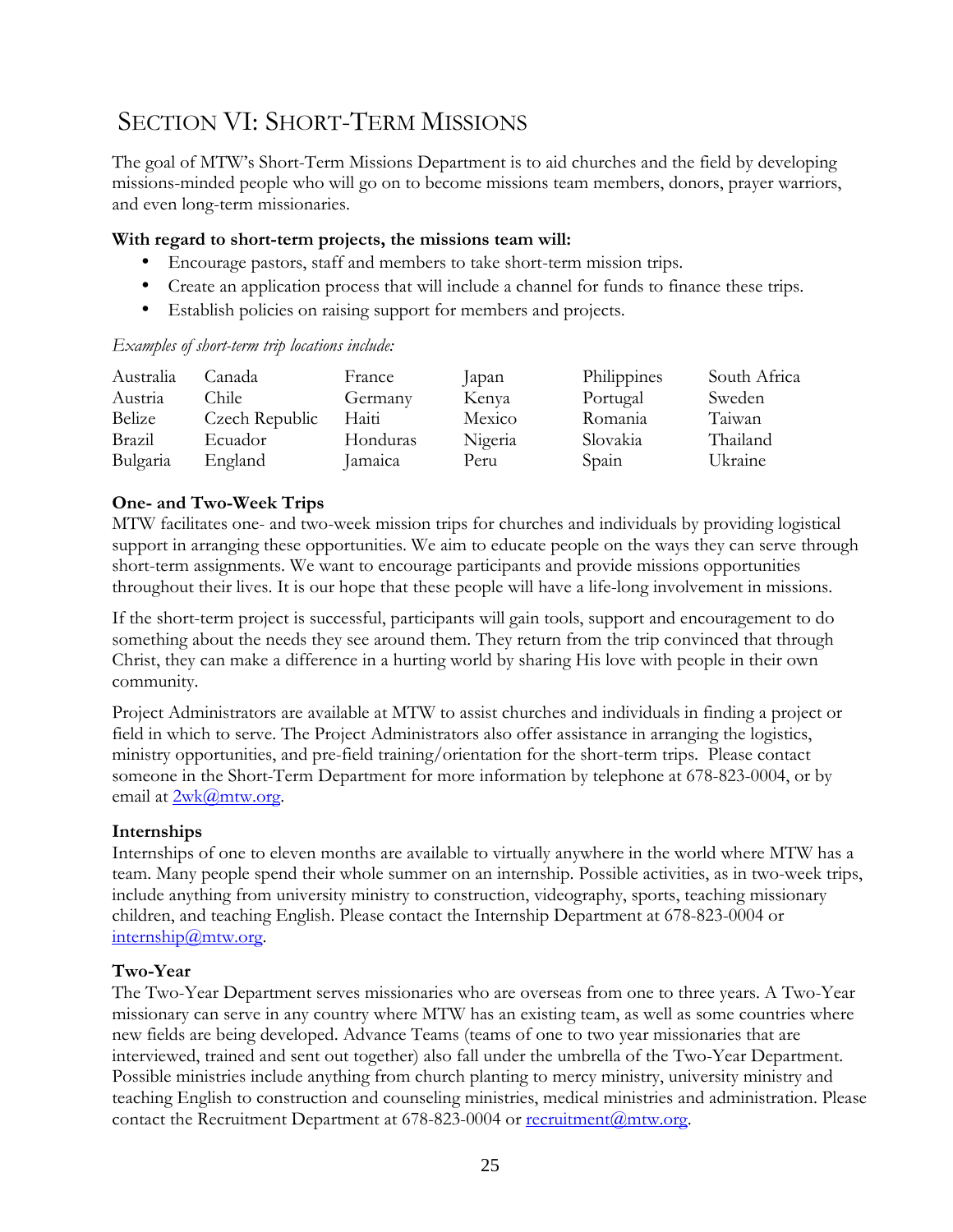# **SECTION VII: PARTNERSHIPS**

## Background

Until recently, the dominant model for mission work was for churches to send members and resources to the field via a mission agency. The advantages of this model were an experienced system of oversight and support, a coherent philosophy of ministry, and the pooling of resources. Churches were rarely *involved in field ministry*, except through praying for the work and hearing from the missionaries.

Recently, however, advances in communications and transportation have led to a greater demand by churches for *direct field involvement*. Short-term projects and instant connection to the field via email are common examples of this trend. In some cases, congregations have bypassed the agency altogether by sending and supporting members exclusively through the church. While increasing congregational ownership and commitment, this model can also suffer from decreased expertise and sustainability of the ministry.

The following partnership model attempts to benefit from the advantages of both the above approaches while minimizing the downsides.

## Purpose

The unavoidable trend in missions today is for churches to connect directly to the field. While many overseas workers appreciate the increased interest, it is difficult for them to communicate separately with so many supporters. Further, many churches want to act as part of a support team rather than assume all the responsibilities of a sending agency.

Mission to the World affirms this trend towards cooperation and wants to facilitate forums for coordinating ministry through the creation of partnerships. The partnership would consist of all recommended churches, agencies and individuals who share a deep concern for a specific field. Bringing these groups together in a coordinated manner will foster a common and coherent approach to field support. Churches will directly share in the responsibilities associated with developing the field, such as promotion, recruiting, pastoral care, prayer, fundraising, and resourcing. Field workers will in turn be more directly connected to specific churches, such that they will meaningfully serve as an extension of the church's mission vision.

The following diagram portrays that relationship:



**Definition:** A cooperative effort of diverse ministries, that both experiences and expresses the unity of the body of Christ, toward a common, stated goal of reaching a needy world with the gospel.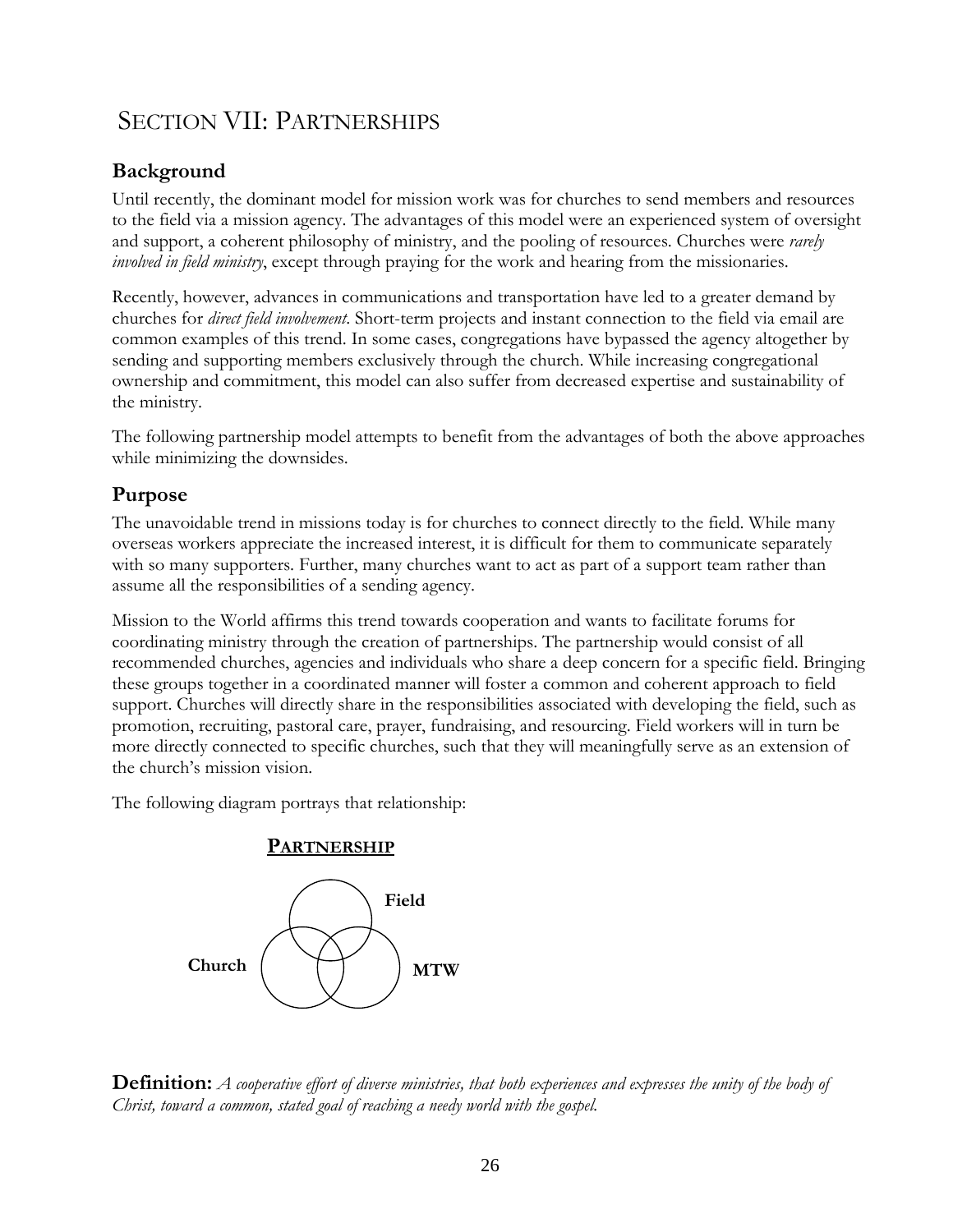## **Structure**

The broader partnership would be led by a Steering Committee, which would be made up of committed PCA churches, Mission to the World, and field leadership.

The Partnership Agreement defines the working relationship and authority issues for the members of the partnership. The Steering Committee would have significant responsibilities in supporting and developing the field, as well as authority to organize and develop the partnership. Steering Committee members would be encouraged to provide significant input into ministry strategy, although the field leadership would retain ministry authority.

## **Expectations**

The Partnership Memorandum of Understanding (MOU) defines the specific expectations for members. The MOU would be developed by the members and reviewed regularly. In general, however, members would be expected to prioritize the particular field in their mission's vision and invest significant resources in time, energy and finances. The members of the partnerships are also expected to be both creative and flexible in the development stages, and provide feedback for improving the model.

## How do churches benefit from joining a partnership?

There are several benefits:

- First, churches will be more connected to the field, and even a stakeholder in moving the ministry forward. In this way, churches will feel a greater sense of ownership and participation in missions. Many churches have seen that their members become far more involved in an emphasis that can truly be owned as a "ministry of the church."
- Second, no one church has all the conceivable resources necessary to develop a ministry. In a partnership, an individual church can add their unique contribution to that of others, and the whole becomes more than the sum of its parts. Thus, that "part" becomes meaningfully used in service of the body, rather than being idle or irrelevant.
- Third, a partnership provides a significant way for churches to relate to and serve other churches. Churches in partnerships often find they are sharing ideas and learning from each other about a broad range of ministry topics.

# A Partnership Story – Pinewood Presbyterian Church

Our missions team and session were interested in helping local churches get planted. We believe the best way to penetrate a culture with Jesus Christ and the Bible is to plant local churches. Andrew Lamb, Partnership Consultant for Mission to the World, got us thinking about partnering with the MTW team and nationals in Mexico. Andrew did excellent groundwork for us, and suggested we consider the team in Monterrey, Mexico. We were interested in Mexico since it's our next-door neighbor and we were supporting two missionary families there.

But when I first heard about Monterrey, at a missions team meeting, I said, "I think the Baja Peninsula is too far away." Then I found out that Monterrey, a teeming city of over 5 million, was 146 miles south of McAllen, Texas. And we liked the idea of actually partnering with Mexican nationals through MTW.

In the summer of 1996, Jim Miller, a member of our missions team, was in San Antonio, Texas, when he and his wife took a bus to Monterrey to meet with Rich Wagner and Gary Watanabe, MTW missionaries serving in Monterrey at that time. Jim liked what he saw, and learned that Monterrey was a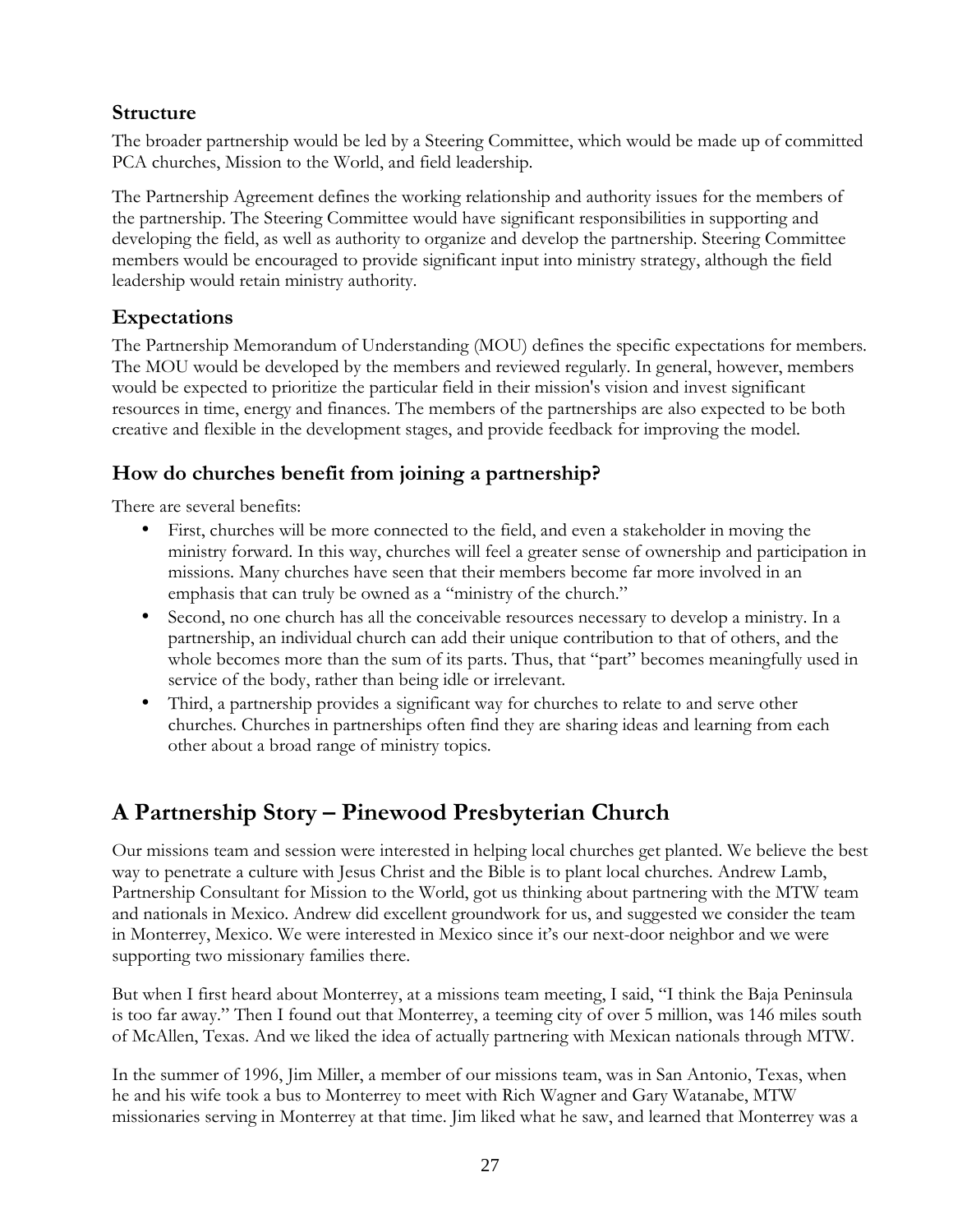city in need of hundreds of local churches. Our MTW missionaries had a vision, a plan, and great relationships with the nationals. In 1998, we entered a four-year agreement with MTW, the National Presbyterian Church of Mexico, and Carlos Cervantes, a local pastor. Our missions team chairman, Hal Wilkening, and Carlos Cervantes signed the partnership in front of our congregation, and the partnership began in earnest.

From the beginning, we approached the partnership with more than money. We prayed, publicized, and talked about our mission church in Monterrey. We began to show up in Monterrey. One of our couples attended Carlos and Adriana's wedding. When their twins were on the way, we had a huge baby shower at our church. Ruling elders visited Monterrey with MTW short-term teams or on vision trips. Three short-term teams have now been sent to build, to conduct VBS, and to help with evangelism.

One of our ruling elders, Al Couch, now 71, fell in love with the Mexican people, and was called by God to assist Rich and Ramona Wagner (MTW Monterrey team leader) to help the other MTW missionaries and to support and encourage the Mexican pastors. Al liked what he saw in the potential of many local churches being planted. He appreciated Rich Wagner's vision. He was introduced to Andres Garza, the Church Planting Coordinator for the National Presbyterian Church of Mexico (NPC) for Northern Mexico. Al Couch, now known on both sides of the border as "Monterrey Jack," has headed up several vision trips per year, taking ruling and teaching elders to Monterrey for them to see for themselves what God is doing in northern Mexico. Many of them are now partners.

In the last few years, in addition to the three missionary couples we were already supporting in Mexico, Pinewood has assumed support for a missionary couple and single missionary in Mexico, and for two Mexican church planters. A young couple in our church, Jason and Eva Borko, have been accepted as short-term missionaries.

I believe Christians want to be part of something that is really making a difference for Christ. To be part of a church-planting movement is extremely satisfying as we see Christ's Great Commission being fulfilled. Partnering helps you focus on particular people and geography. It makes the missionaries real. It helps you to be personally involved.

In 1996, the people of Pinewood were contributing about \$5,000 per year. We have now made a \$250,000 commitment to be fulfilled over the next several years.

Partnering helps you to be personally involved over and above the money. In a partnership, it is not "them" and "us." It's all "us." That's the best part.

**Rev. Rod Whited** is the senior pastor of Pinewood PCA in Middleburg, FL.

Interested in Partnerships? Contact MTW's Partnering Consultant at 678-823-0004 ext. 272